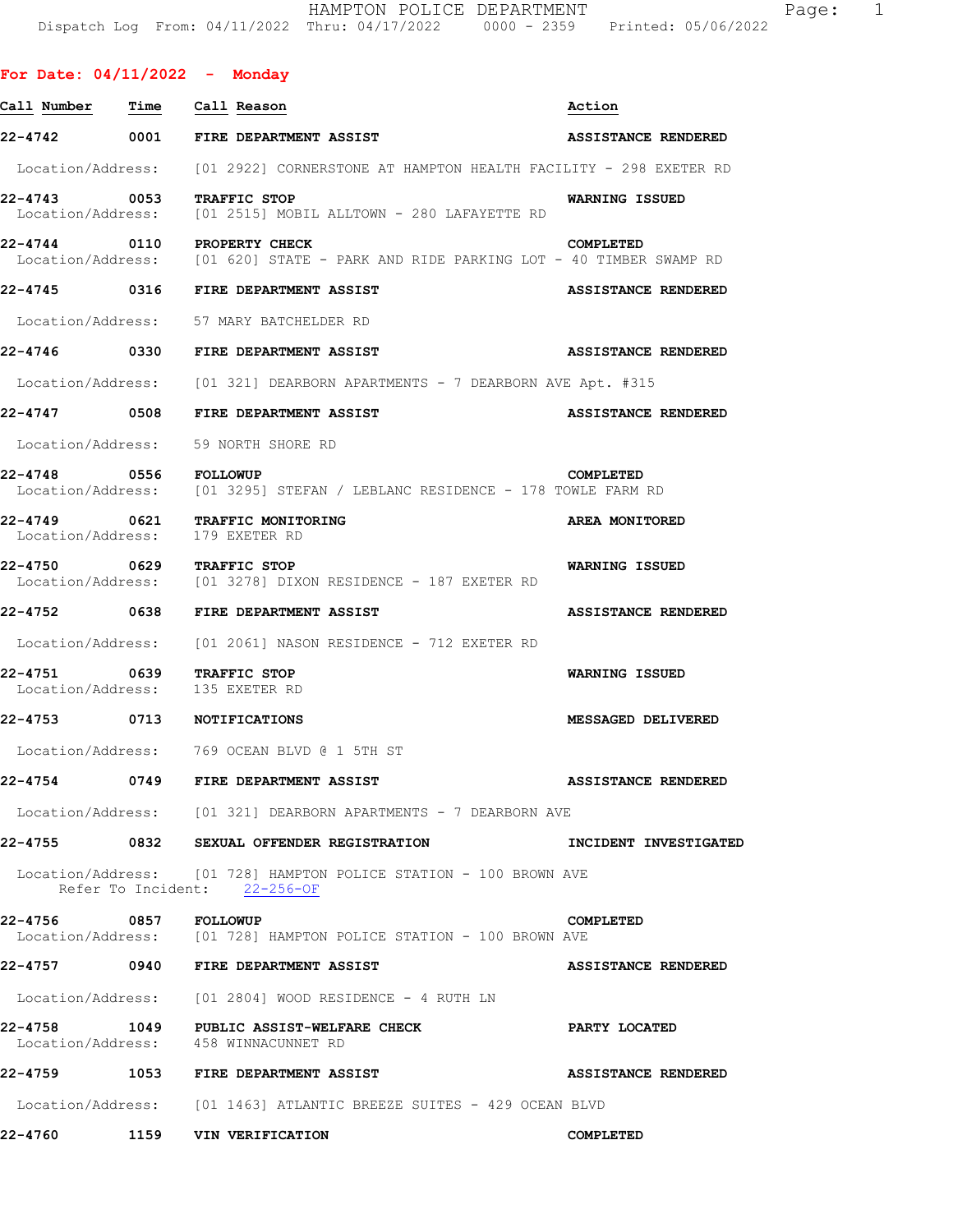HAMPTON POLICE DEPARTMENT Page: 2 Dispatch Log From: 04/11/2022 Thru: 04/17/2022 0000 - 2359 Printed: 05/06/2022 Location/Address: SCOTT RD **22-4761 1239 ALARM UNFOUNDED ALARM**  Location/Address: [01 0180] ZAPPALA RESIDENCE - 51 CAMPTON ST **22-4762 1248 ANIMAL NUISANCE SUMMONS ISSUED**  Location/Address: 39 ESKER RD Refer To Summons: 22-151-AR Summons: BEALS, ELLIOTT JR Address: HAMPTON, NH Age: 58 Charges: TRESPASSING STOCK **22-4763 1252 TRAFFIC STOP WARNING ISSUED**  Location/Address: 321 LAFAYETTE RD **22-4764 1301 WARRANT SERVICE ARREST**  Location/Address: [01 728] HAMPTON POLICE STATION - 100 BROWN AVE Refer To Arrest: 22-150-AR Arrest: DIXON, JACOB Address:  $\frac{39}{2}$  CENTER BARNSTEAD, NH Age: Charges: DOMESTIC VIOLENCE; ASSAULT DOMESTIC VIOLENCE; ASSAULT CRIMINAL MISCHIEF (VANDALISM) **22-4765 1348 FOUND PROPERTY COMPLETED**  Location/Address: [01 728] HAMPTON POLICE STATION - 100 BROWN AVE **22-4766 1436 FIRE DEPARTMENT ASSIST ASSISTANCE RENDERED**  Location/Address: [01 293] HAMPTON INTERNAL MEDICINE - 55 HIGH ST Apt. #201 **22-4768 1436 FIRE DEPARTMENT ASSIST COMPLETED**  Location/Address: [01 3556] HUCKLEBERRY CANDIES - 293 LAFAYETTE RD **22-4767 1441 FOUND PROPERTY UNABLE TO LOCATE**  Location/Address: [01 386] OLD HAMPTON VILLAGE APARTMENTS - 340 LAFAYETTE RD Apt. #501 **22-4769 1451 TRAFFIC STOP COMPLETED**  Location/Address: 500 ROUTE 101 @ 30 TOWLE FARM RD Refer To Incident: 22-257-OF **22-4770 1528 STALKING ASSISTANCE RENDERED**  Location/Address: [01 70] COLONIAL MOTEL - 10 G ST Apt. #7 **22-4771 1543 FIRE DEPARTMENT ASSIST ASSISTANCE RENDERED**  Location/Address: [01 316] ATLANTIC OCEAN CONDOS - 19 ATLANTIC AVE **22-4772 1607 FIRE DEPARTMENT ASSIST NO ACTION**  Location/Address: [01 1392] OCEANSIDE CENTER - 22 TUCK RD **22-4773 1623 ADMINISTRATIVE ERRAND COMPLETED**  Location/Address: [01 9998] HAMPTON TOWN OFFICE - 100 WINNACUNNET RD **22-4774 1641 LEGAL PAPER SERVICE SERVED**  Location/Address: [01 1086] HELM ROOMS - 13 G ST Refer To Field Int: 22-71-FI **22-4775 1655 FIRE DEPARTMENT ASSIST ASSISTANCE RENDERED**  Location/Address: 15 G ST **22-4776 1712 DISORDERLY CONDUCT PARTIES SEPARATED**  Location/Address: J ST **22-4777 1803 SICK WILD ANIMAL COMPLETED**  Location/Address: 1 HICKORY LN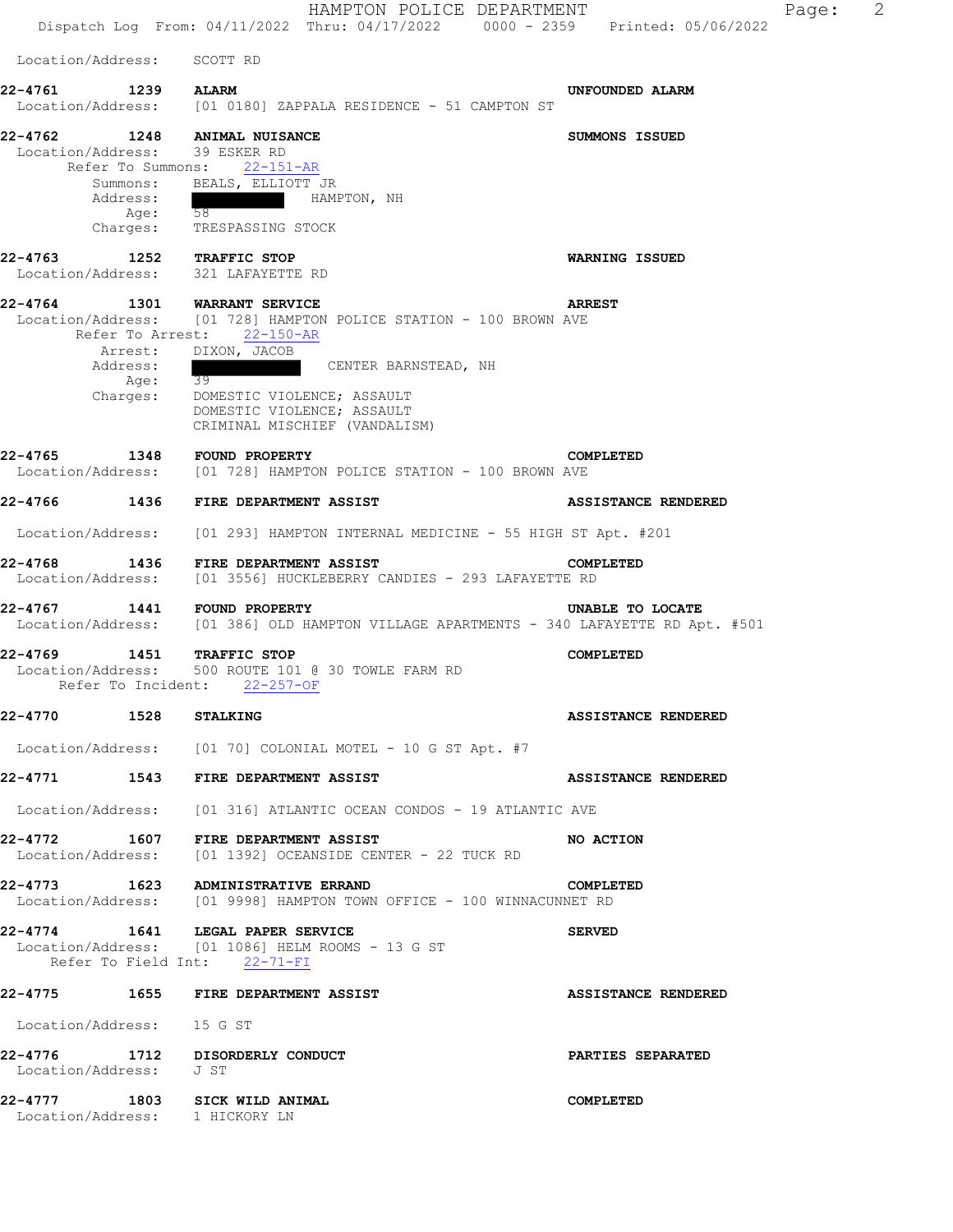|                                  | HAMPTON POLICE DEPARTMENT<br>Dispatch Log From: 04/11/2022 Thru: 04/17/2022 0000 - 2359 Printed: 05/06/2022                | Page: 3                      |
|----------------------------------|----------------------------------------------------------------------------------------------------------------------------|------------------------------|
|                                  | 22-4778 1835 FIRE DEPARTMENT ASSIST                                                                                        | ASSISTANCE RENDERED          |
|                                  | Location/Address: [01 1081] HAMPTON WOODS - 243 DRAKESIDE RD Apt. #8                                                       |                              |
|                                  | COM 1954 FOLLOWUP<br>Location/Address: [01 728] HAMPTON POLICE STATION - 100 BROWN AVE                                     | COMPLETED                    |
|                                  | 22-4780 1957 FIRE DEPARTMENT ASSIST                                                                                        | <b>ASSISTANCE RENDERED</b>   |
| Location/Address: 15 G ST        |                                                                                                                            |                              |
| 22-4781 2058 TRAFFIC STOP        | Location/Address: 359 OCEAN BLVD @ 3 CHURCH ST                                                                             | <b>WARNING ISSUED</b>        |
|                                  | 22-4782 2118 UTILITY COMPANY MATTERS<br>Location/Address: [01 381] WATER GLADE CONDOS - 30 KINGS HWY Apt. #11              | COMPLETED                    |
|                                  | 22-4783 2141 SUSPICIOUS ACTIVITY                                                                                           | ASSISTANCE RENDERED          |
|                                  | Location/Address: [01 0314] SEACOAST CAR WASH - 595 LAFAYETTE RD                                                           |                              |
|                                  | <b>22-4784 2332 FOUND PROPERTY COM</b><br>Location/Address: [01 9989] WINNACUNNET HIGH SCHOOL - 1 ALUMNI DR                | COMPLETED                    |
| For Date: $04/12/2022 -$ Tuesday |                                                                                                                            |                              |
|                                  | 22-4785 0011 ANIMAL NUISANCE                                                                                               | <b>INCIDENT INVESTIGATED</b> |
|                                  | Location/Address: [01 2948] CHARETTE RESIDENCE - 47 EXETER RD<br>Refer To Incident: 22-258-OF                              |                              |
|                                  | 22-4786 0017 FIRE DEPARTMENT ASSIST                                                                                        | <b>ASSISTANCE RENDERED</b>   |
|                                  | Location/Address: 38 DUNVEGAN WOODS DR                                                                                     |                              |
| 22-4787 0045 TRAFFIC STOP        | Location/Address: CHURCH ST @ GLADE PATH                                                                                   | WARNING ISSUED               |
|                                  | 22-4788 0054 OBSTRUCTING PUBLIC WAY COMPLETED<br>Location/Address: [01 L0000039] BAILEY'S BEACH RESORT - 933 OCEAN BLVD    |                              |
|                                  |                                                                                                                            | <b>ACTIVITY INVESTIGATED</b> |
|                                  | Location/Address: [01 2501] KENNEBUNK SAVINGS BANK - 24 WINNACUNNET RD                                                     |                              |
| 22-4790 0111 TRAFFIC STOP        | Location/Address: TURCOTTE MOVING & STORAGE - 597 LAFAYETTE RD                                                             | WARNING ISSUED               |
| 22-4791 0128 TRAFFIC STOP        | Location/Address: 137 OCEAN BLVD @ 5 F ST                                                                                  | WARNING ISSUED               |
|                                  | 22-4792 0206 PROPERTY CHECK COMPLETED<br>Location/Address: [01 620] STATE - PARK AND RIDE PARKING LOT - 40 TIMBER SWAMP RD |                              |
| 22-4793 0236 PROPERTY CHECK      | Location/Address: [01 9998] HAMPTON TOWN OFFICE - 100 WINNACUNNET RD                                                       | COMPLETED                    |
|                                  | 22-4794 0242 SUSPICIOUS ACTIVITY                                                                                           | <b>ACTIVITY INVESTIGATED</b> |
|                                  | Location/Address: [01 452] SKATEBOARD PARK - HARDART'S WAY                                                                 |                              |
|                                  | 22-4795 0311 FIRE DEPARTMENT ASSIST                                                                                        | <b>ASSISTANCE RENDERED</b>   |
|                                  | Location/Address: [01 0591] MCPHEE RESIDENCE - 1 GREAT GATE DR                                                             |                              |
| 22-4796 0324 FOLLOWUP            | Location/Address: [01 728] HAMPTON POLICE STATION - 100 BROWN AVE                                                          | COMPLETED                    |
| Location/Address: PARK AVE       | 22-4797 0712 TRAFFIC MONITORING                                                                                            | AREA MONITORED               |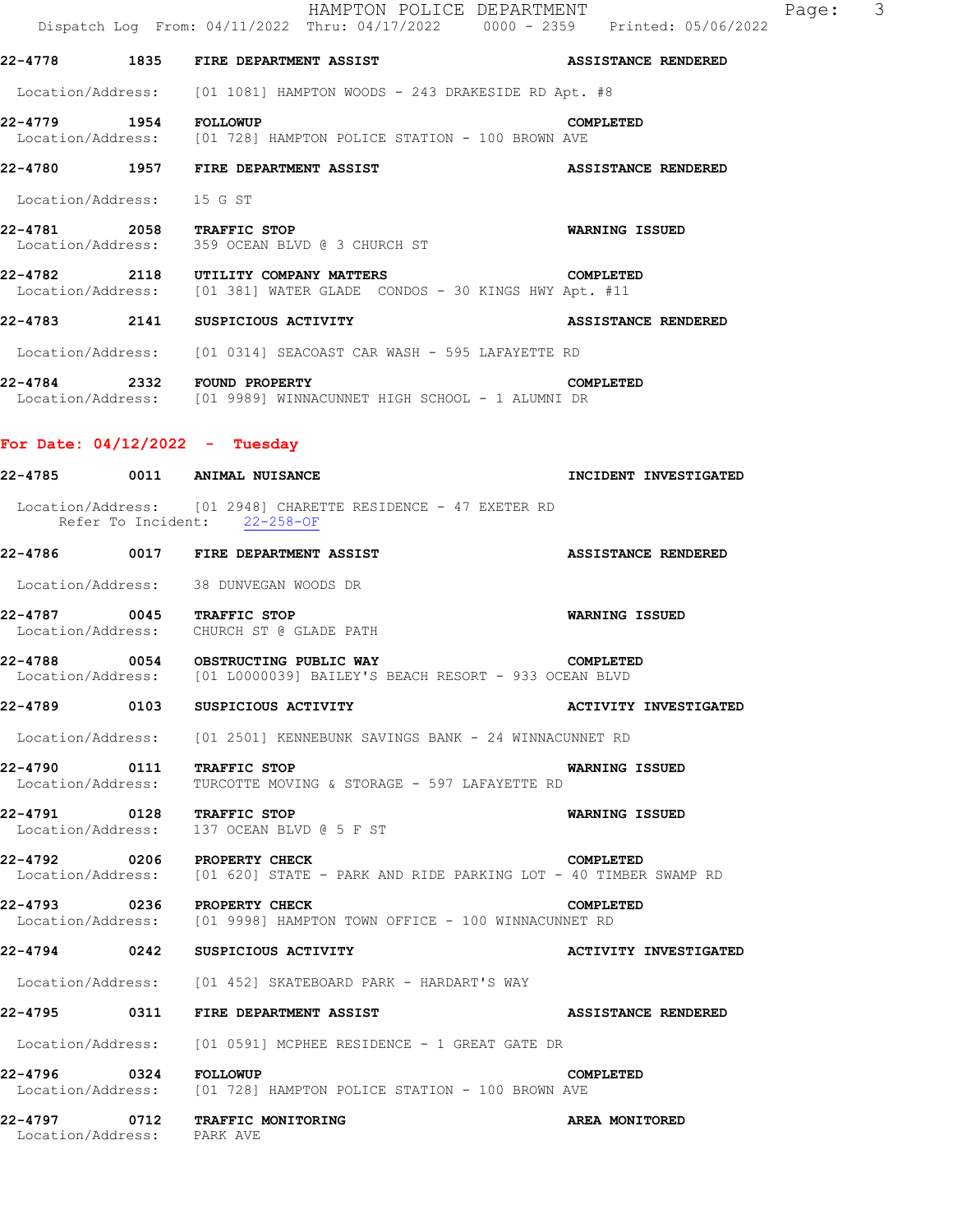|                                                               | 22-4798 0716 | TRAFFIC MONITORING<br>Location/Address: MOULTON RD                                                             | AREA MONITORED               |
|---------------------------------------------------------------|--------------|----------------------------------------------------------------------------------------------------------------|------------------------------|
| 22-4799 0751 TRAFFIC STOP<br>Location/Address: LANDING RD     |              |                                                                                                                | COMPLETED                    |
|                                                               |              | 22-4800 0805 TRAFFIC MONITORING<br>Location/Address: [01 9992] MARSTON SCHOOL - 4 MARSTON WAY                  | <b>AREA MONITORED</b>        |
| 22-4801 0830 FOLLOWUP                                         |              | Location/Address: [01 2515] MOBIL ALLTOWN - 280 LAFAYETTE RD                                                   | <b>COMPLETED</b>             |
| 22-4802 0848 FOLLOWUP                                         |              | Location/Address: [01 0005] BANK OF AMERICA - 264 LAFAYETTE RD                                                 | COMPLETED                    |
|                                                               |              | 22-4803 0849 ANIMAL NUISANCE                                                                                   | <b>ASSISTANCE RENDERED</b>   |
|                                                               |              | Location/Address: [01 0106] JANMERE MOTEL - 52 ASHWORTH AVE                                                    |                              |
|                                                               |              | 22-4804 0851 FIRE DEPARTMENT ASSIST                                                                            | ASSISTANCE RENDERED          |
|                                                               |              | Location/Address: [01 763] HAMPTON HEALTH - CORE MEDICAL SERVICES - 879 LAFAYETTE RD                           |                              |
| 22-4805 0916 FOLLOWUP                                         |              | Location/Address: [01 728] HAMPTON POLICE STATION - 100 BROWN AVE                                              | COMPLETED                    |
|                                                               |              | 22-4806 0919 FIRE DEPARTMENT ASSIST<br>Location/Address: [01 3556] HUCKLEBERRY CANDIES - 293 LAFAYETTE RD      | COMPLETED                    |
| 22-4807 0948 FOLLOWUP                                         |              | Location/Address: [01 728] HAMPTON POLICE STATION - 100 BROWN AVE                                              | COMPLETED                    |
| 22-4808 0948 FOLLOWUP                                         |              | Location/Address: [01 728] HAMPTON POLICE STATION - 100 BROWN AVE                                              | COMPLETED                    |
|                                                               |              | 22-4809 1140 FIRE DEPARTMENT ASSIST                                                                            | <b>ASSISTANCE RENDERED</b>   |
|                                                               |              |                                                                                                                |                              |
| Location/Address: 17 MILL POND LN                             |              |                                                                                                                |                              |
| 22-4810 1205<br>Location/Address: MILL RD                     |              | REQUEST FOR POLICE OFFICER                                                                                     | COMPLETED                    |
| 22-4811 1217 TRAFFIC STOP<br>Location/Address: 245 LANDING RD |              |                                                                                                                | <b>WARNING ISSUED</b>        |
|                                                               |              | 22-4812 1310 FIRE DEPARTMENT ASSIST                                                                            | <b>ASSISTANCE RENDERED</b>   |
|                                                               |              | Location/Address: [01 2922] CORNERSTONE AT HAMPTON HEALTH FACILITY - 298 EXETER RD                             |                              |
| Location/Address: MOULTON RD                                  |              | 22-4813 1435 TRAFFIC MONITORING                                                                                | AREA MONITORED               |
| 22-4814 1550 TRAFFIC STOP<br>Location/Address: G ST           |              |                                                                                                                | WARNING ISSUED               |
|                                                               |              | 22-4815   1554   ADMINISTRATIVE ERRAND<br>Location/Address: [01 9998] HAMPTON TOWN OFFICE - 100 WINNACUNNET RD | COMPLETED                    |
|                                                               |              | 22-4816 1634 FIRE DEPARTMENT ASSIST                                                                            | <b>ASSISTANCE RENDERED</b>   |
| Location/Address: 6 SAPPHIRE AVE                              |              |                                                                                                                |                              |
| 22-4817 1711 ACCIDENT                                         |              |                                                                                                                | <b>ACCIDENT INVESTIGATED</b> |
|                                                               |              | Location/Address: [01 3638] WING-ITZ - 603 LAFAYETTE RD<br>Refer To Accident: 22-82-AC                         |                              |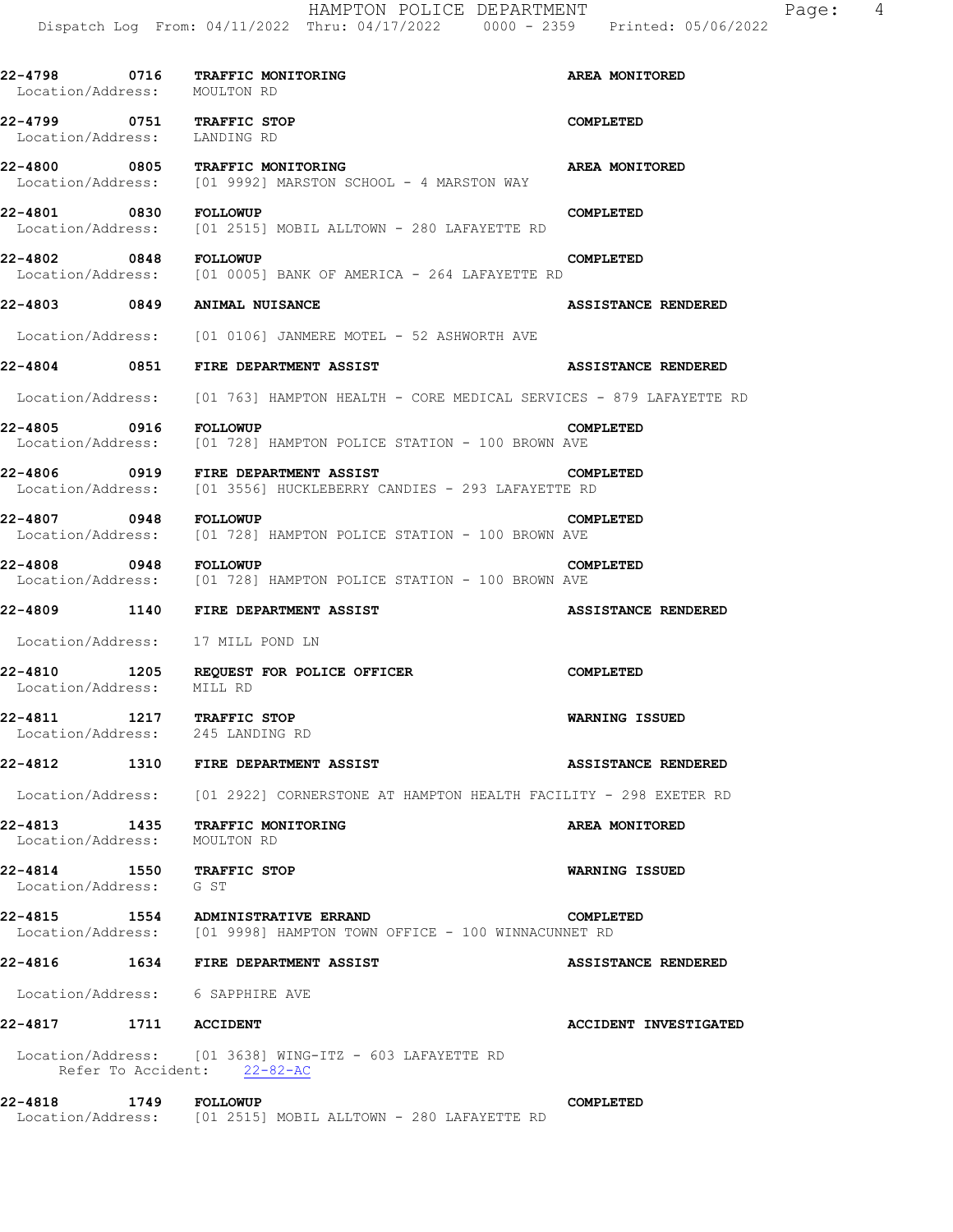|                                    | HAMPTON POLICE DEPARTMENT<br>Dispatch Log From: 04/11/2022 Thru: 04/17/2022 0000 - 2359 Printed: 05/06/2022             |                            |
|------------------------------------|-------------------------------------------------------------------------------------------------------------------------|----------------------------|
|                                    | 22-4819   1810   FOLLOWUP   COMP<br>Location/Address: [01 L0035] MOBIL HAMPTON MART - 685 LAFAYETTE RD                  | COMPLETED                  |
|                                    | 22-4820 1822 FOLLOWUP<br>Location/Address: 46 DEARBORN AVE                                                              | COMPLETED                  |
|                                    | 22-4821 1825 TRAFFIC MONITORING<br>Location/Address: 847 OCEAN BLVD @ 1 13TH ST                                         | AREA MONITORED             |
| 22-4822 1903 TRAFFIC STOP          | Location/Address: 2 OCEAN BLVD @ 8 STATE PARK RD                                                                        | <b>WARNING ISSUED</b>      |
|                                    | 22-4823 1921 SUSPICIOUS ACTIVITY                                                                                        | <b>ASSISTANCE RENDERED</b> |
|                                    | Location/Address: [01 869] J F SANDS AUTO REPAIR - 700 LAFAYETTE RD                                                     |                            |
|                                    | 22-4824 1934 DISORDERLY CONDUCT<br>Location/Address: 829 OCEAN BLVD @ 3 11TH ST                                         | UNABLE TO LOCATE           |
|                                    | 22-4825 1950 TRAFFIC MONITORING<br>Location/Address: 839 OCEAN BLVD @ 1 12TH ST                                         | <b>AREA MONITORED</b>      |
|                                    | 22-4826 2015 FOLLOWUP<br>Location/Address: 46 DEARBORN AVE                                                              | COMPLETED                  |
|                                    | 22-4827 2151 FIRE DEPARTMENT ASSIST                                                                                     | <b>ASSISTANCE RENDERED</b> |
|                                    | Location/Address: [01 1392] OCEANSIDE CENTER - 22 TUCK RD                                                               |                            |
| 22-4828 2202 TRAFFIC STOP          | Location/Address: 819 OCEAN BLVD @ 1 10TH ST                                                                            | <b>SUMMONS ISSUED</b>      |
|                                    | 22-4829 2216 SUSPICIOUS ACTIVITY<br>Location/Address: [01 237] MCDONALDS - 663 LAFAYETTE RD                             | UNABLE TO LOCATE           |
|                                    | 22-4830 2221 SUSPICIOUS ACTIVITY<br>Location/Address: [01 332] HAMPTON HOUSE HOTEL - 333 OCEAN BLVD                     | COMPLETED                  |
|                                    | 22-4831 2259 RECKLESS OPERATION<br>Location/Address: [01 203] HAMPTON ARMS APARTMENTS - 698 LAFAYETTE RD                | UNABLE TO LOCATE           |
| 22-4832                            | 2343 ASSIST OTHER POLICE AGENCY<br>Location/Address: [01 651] NORTH HAMPTON TOWN LINE - LAFAYETTE RD - 897 LAFAYETTE RD | UNABLE TO LOCATE           |
| For Date: $04/13/2022 -$ Wednesday |                                                                                                                         |                            |
| 22-4833 0003                       | SUSPICIOUS ACTIVITY<br>Location/Address: [01 237] MCDONALDS - 663 LAFAYETTE RD                                          | UNABLE TO LOCATE           |
|                                    | 22-4834 0029 ASSIST OTHER POLICE AGENCY<br>Location/Address: [01 650] EXETER TOWN LINE - 752 EXETER RD                  | COMPLETED                  |
| 22-4835 0147 PROPERTY CHECK        | Location/Address: [01 541] STATE PARK - 30 STATE PARK RD                                                                | COMPLETED                  |
| 22-4836 0149 PROPERTY CHECK        | Location/Address: [01 0313] HAMPTON HARBOR TACKLE - 1 OCEAN BLVD                                                        | COMPLETED                  |
|                                    | 22-4837 0153 SUSPICIOUS ACTIVITY                                                                                        | COMPLETED                  |

**22-4838 0657 FIRE DEPARTMENT ASSIST NO ACTION**  Location/Address: [01 2532] LONGVIEW PLACE - 178 DRAKESIDE RD Apt. #203

**22-4839 0718 TRAFFIC MONITORING AREA MONITORED**  Location/Address: PARK AVE

Location/Address: [01 0313] HAMPTON HARBOR TACKLE - 1 OCEAN BLVD

**22-4840 0724 TRAFFIC MONITORING AREA MONITORED**  Location/Address: MOULTON RD

Page: 5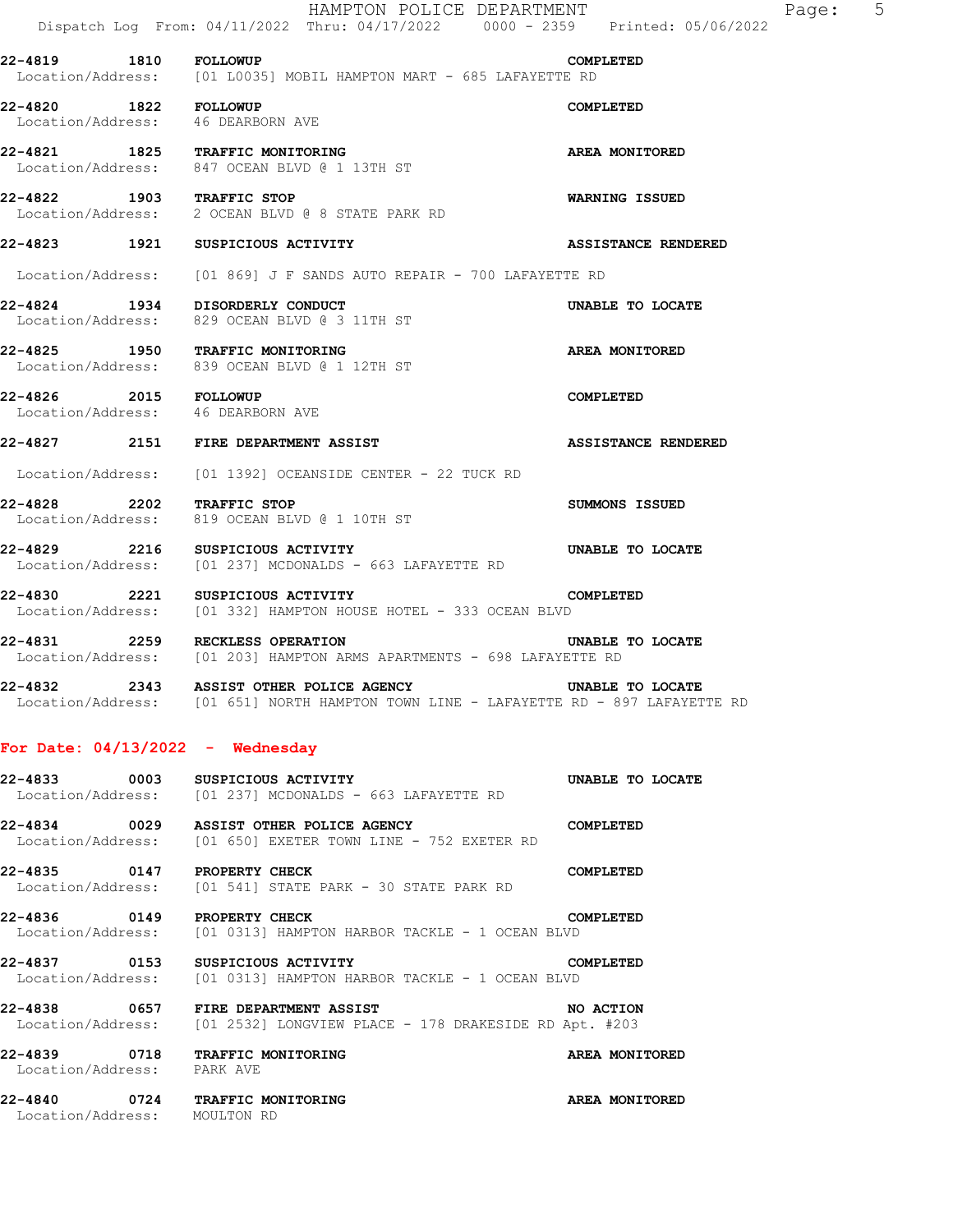**22-4841 0730 TRAFFIC STOP SUMMONS ISSUED**  Location/Address: 57 MOULTON RD **22-4842 0733 TRAFFIC MONITORING AREA MONITORED**  Location/Address: 235 WINNACUNNET RD @ 0 WARRIOR WAY **22-4843 0739 TRAFFIC STOP SUMMONS ISSUED**  Location/Address: 26 MOULTON RD **22-4844 0751 TRAFFIC STOP NO ACTION**  Location/Address: 26 MOULTON RD **22-4845 0804 TRAFFIC STOP WARNING ISSUED**  Location/Address: 158 HIGH ST @ 1 GEORGE AVE **22-4846 0806 TRAFFIC STOP WARNING ISSUED**  Location/Address: WARNER LN @ TUCKER LN **22-4847 0815 TRAFFIC MONITORING AREA MONITORED**  Location/Address: [01 9993] CENTRE SCHOOL - 53 WINNACUNNET RD **22-4848 0822 ACCIDENT ACCIDENT INVESTIGATED**  Location/Address: [01 9989] WINNACUNNET HIGH SCHOOL - 1 ALUMNI DR Refer To Accident: 22-83-AC **22-4849 0827 TRAFFIC STOP WARNING ISSUED**  Location/Address: 5 MORNINGSIDE DR @ 6 HOLLY LN **22-4850 0852 TRAFFIC STOP WARNING ISSUED**  Location/Address: 38 MOULTON RD **22-4851 0916 SUSPICIOUS ACTIVITY ACTIVITY INVESTIGATED**  Location/Address: [01 0215] DUDLEY'S STORE - 203 OCEAN BLVD **22-4852 0955 FINGERPRINTING COMPLETED**  Location/Address: [01 728] HAMPTON POLICE STATION - 100 BROWN AVE **22-4853 1034 REQUEST FOR POLICE OFFICER ACTIVITY INVESTIGATED**  Location/Address: [01 527] SACRED HEART SCHOOL - 289 LAFAYETTE RD **22-4854 1042 CRIMINAL TRESPASS INCIDENT INVESTIGATED**  Location/Address: 10 ISLAND PATH Refer To Incident: 22-260-OF **22-4855 1046 LEGAL PAPER SERVICE SERVED**  Location/Address: 11 J ST Refer To Field Int: 22-72-FI **22-4856 1052 TRAFFIC STOP SERVICES RENDERED**  Location/Address: LANDING RD **22-4857 1054 NOTIFICATIONS COMPLETED**  [01 728] HAMPTON POLICE STATION - 100 BROWN AVE **22-4858 1100 FIRE DEPARTMENT ASSIST ASSISTANCE RENDERED**  Location/Address: [01 1352] STATE - SIDE TOLLS - MILE 131 - 700 ROUTE 101 **22-4859 1115 FIRE DEPARTMENT ASSIST ASSISTANCE RENDERED**  Location/Address: 243 HIGH ST **22-4860 1128 FRAUD ACTIVITY INVESTIGATED** 

Location/Address: 219 DRAKESIDE RD

**22-4861 1135 FIRE DEPARTMENT ASSIST ASSISTANCE RENDERED**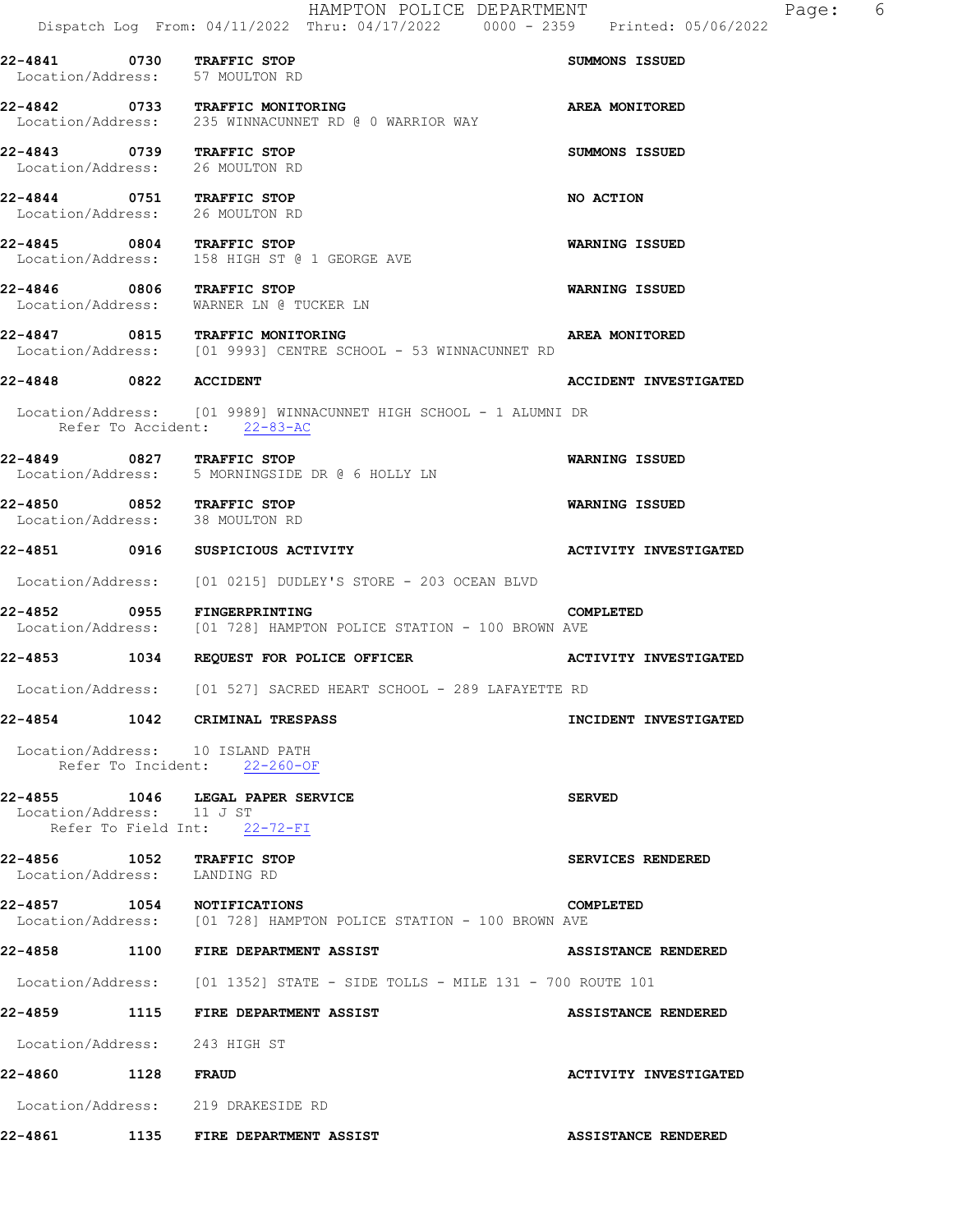|                               |      | HAMPTON POLICE DEPARTMENT<br>Dispatch Log From: 04/11/2022 Thru: 04/17/2022 0000 - 2359 Printed: 05/06/2022 | $\overline{7}$<br>Page:      |
|-------------------------------|------|-------------------------------------------------------------------------------------------------------------|------------------------------|
|                               |      | Location/Address: [01 1133] PARK PLACE CONDOS - 1 PARK AVE Apt. #61                                         |                              |
|                               |      | 22-4862 1315 FIRE DEPARTMENT ASSIST                                                                         | <b>ASSISTANCE RENDERED</b>   |
|                               |      | Location/Address: [01 6002] PARTRIDGE HOUSE - 777 LAFAYETTE RD Apt. #220                                    |                              |
|                               |      | Location/Address: [01 728] HAMPTON POLICE STATION - 100 BROWN AVE                                           | COMPLETED                    |
| 22-4864 1400                  |      | <b>FOLLOWUP</b><br>Location/Address: [01 3582] 471 LAFAYETTE RD 6 @ 1 HIGH ST                               | COMPLETED                    |
|                               |      | 22-4865 1408 TRAFFIC STOP<br>Location/Address: 18 GLADE PATH @ 1 ROUTE 101                                  | SUMMONS ISSUED               |
|                               |      | 22-4866 1413 TRAFFIC STOP<br>Location/Address: 45 EXETER RD @ 2 JOSEPHINE DR                                | WARNING ISSUED               |
| 22-4867<br>Location/Address:  |      | 1428 TRAFFIC MONITORING<br>MOULTON RD                                                                       | COMPLETED                    |
|                               |      | 22-4868  1447 FIRE DEPARTMENT ASSIST                                                                        | ASSISTANCE RENDERED          |
|                               |      | Location/Address: [01 203] HAMPTON ARMS APARTMENTS - 698 LAFAYETTE RD Apt. #221                             |                              |
| 22-4869 1506                  |      | <b>ACCIDENT</b>                                                                                             | <b>ACTIVITY INVESTIGATED</b> |
|                               |      | Location/Address: PENGUIN FUEL HAMPTON FALLS - LAFAYETTE RD                                                 |                              |
|                               |      |                                                                                                             | RESPONSIBLE AGENCY NOTIFIED  |
| Location/Address:             |      | 72 EXETER RD                                                                                                |                              |
|                               |      |                                                                                                             | RESPONSIBLE AGENCY NOTIFIED  |
|                               |      | Location/Address: [01 576] INTERCHANGE - 180 LAFAYETTE RD                                                   |                              |
| 22-4872<br>Location/Address:  | 1635 | <b>ANIMAL NUISANCE</b><br>39 ESKER RD                                                                       | COMPLETED                    |
| 22-4873                       |      | <b>1640 FIRE DEPARTMENT ASSIST</b><br>Location/Address: 151 HAMPTON MEADOWS                                 | COMPLETED                    |
|                               |      | 22-4874          1651    FIRE DEPARTMENT ASSIST                                                             | ASSISTANCE RENDERED          |
|                               |      | Location/Address: [01 1392] OCEANSIDE CENTER - 22 TUCK RD Apt. #301                                         |                              |
| Location/Address: 55 HIGH ST  |      | 22-4875 1715 TRAFFIC STOP                                                                                   | <b>WARNING ISSUED</b>        |
|                               |      | 22-4876 1740 TRAFFIC STOP<br>Location/Address: [01 572] CASINO FRONT - 169 OCEAN BLVD                       | SUMMONS ISSUED               |
|                               |      | 22-4877 1823 LEGAL PAPER SERVICE<br>Location/Address: 216 EXETER RD<br>Refer To Field Int: 22-73-FI         | <b>SERVED</b>                |
| Location/Address: KERSHAW AVE |      | 22-4878 1914 TRAFFIC STOP                                                                                   | SUMMONS ISSUED               |
|                               |      | 22-4879 1918 ANIMAL NUISANCE<br>Location/Address: 31 THORNTON ST                                            | COMPLETED                    |
|                               |      | 22-4880 2005 SUICIDE THREAT<br>Location/Address: [01 442] SEABURY CONDOS - 200 LANDING RD                   | COMPLETED                    |
|                               |      | 22-4881 2140 TRAFFIC STOP<br>Location/Address: [01 2734] AROMA JOES - 836 LAFAYETTE RD                      | SUMMONS ISSUED               |
| 22-4882                       |      | 2314 DISORDERLY CONDUCT                                                                                     | VEHICLE MOVED                |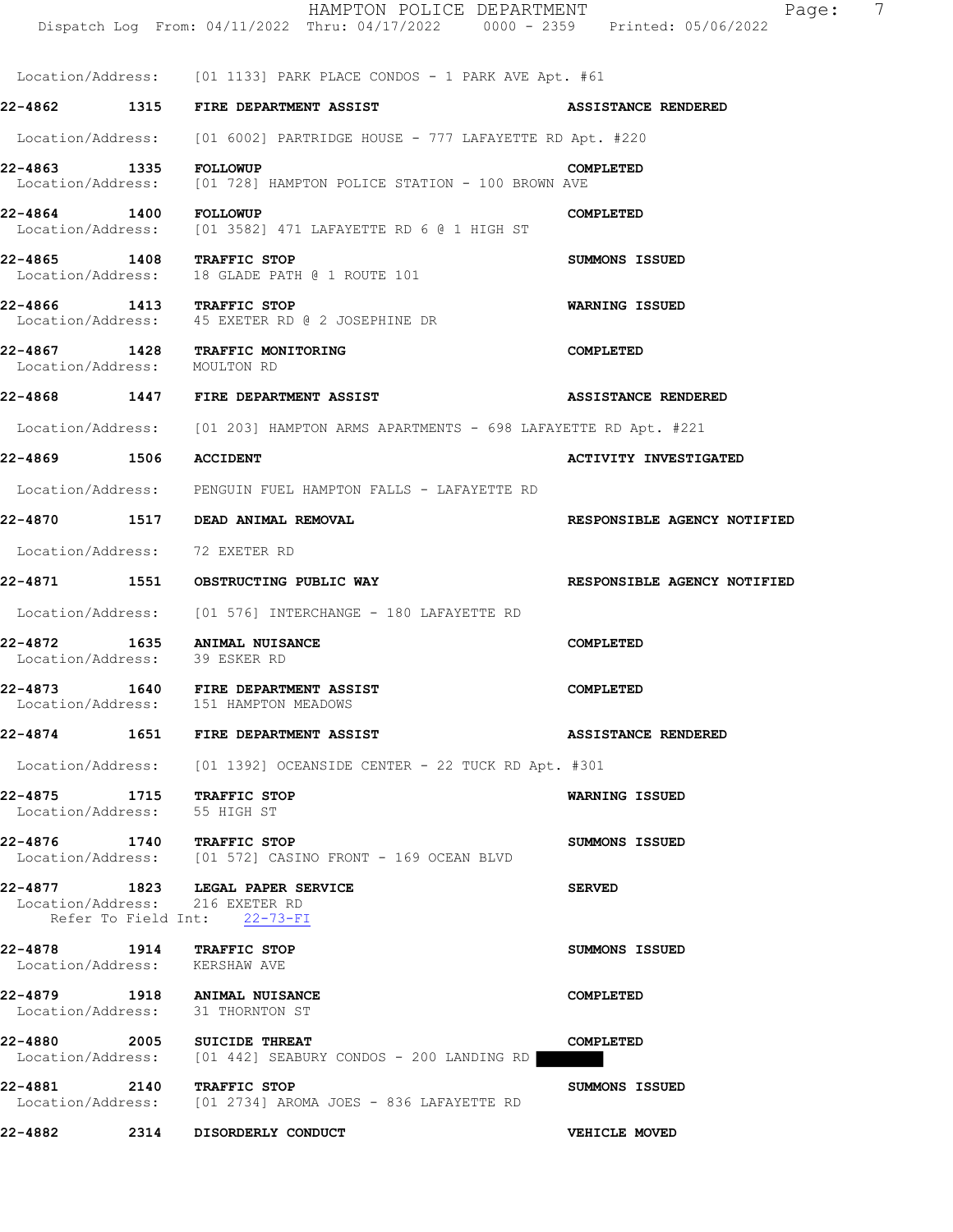HAMPTON POLICE DEPARTMENT FRAGILE Page: 8 Dispatch Log From: 04/11/2022 Thru: 04/17/2022 0000 - 2359 Printed: 05/06/2022

Location/Address: [01 0247] 847 OCEAN BLVD

# **For Date: 04/14/2022 - Thursday**

|                             |          | 22-4883 0034 FIRE DEPARTMENT ASSIST                                                                                                                                     | <b>ASSISTANCE RENDERED</b>   |
|-----------------------------|----------|-------------------------------------------------------------------------------------------------------------------------------------------------------------------------|------------------------------|
|                             |          | Location/Address: [01 3332] SPRINGHILL SUITES - 299 EXETER RD                                                                                                           |                              |
|                             |          | 22-4884 0114 PROPERTY CHECK<br>Location/Address: [01 2216] SERVICE CREDIT UNION - 887 LAFAYETTE RD                                                                      | <b>COMPLETED</b>             |
|                             |          | 22-4885 0124 PROPERTY CHECK<br>Location: STATE PARK AND RIDE                                                                                                            | COMPLETED                    |
|                             |          | 22-4886 0212 PROPERTY CHECK<br>Location/Address: [01 1562] CVS BUILDING COMPLEX - 321 LAFAYETTE RD                                                                      | COMPLETED                    |
|                             |          | 22-4887 0228 ASSIST OTHER POLICE AGENCY COMPLETED<br>Location/Address: [01 652] NORTH HAMPTON TOWN LINE - OCEAN BLVD. - 1098 OCEAN BLVD                                 |                              |
|                             |          | 22-4888 0234 ASSIST OTHER POLICE AGENCY UNABLE TO LOCATE<br>Location/Address: [01 652] NORTH HAMPTON TOWN LINE - OCEAN BLVD. - 1098 OCEAN BLVD                          |                              |
|                             |          | 22-4889 0302 SUSPICIOUS ACTIVITY<br>Location/Address: [01 452] SKATEBOARD PARK - HARDART'S WAY                                                                          | COMPLETED                    |
|                             |          | 22-4890 0759 TRAFFIC MONITORING<br>Location/Address: [01 9992] MARSTON SCHOOL - 4 MARSTON WAY                                                                           | <b>AREA MONITORED</b>        |
|                             |          | 22-4891 0818 TRAFFIC MONITORING<br>Location/Address: [01 9993] CENTRE SCHOOL - 53 WINNACUNNET RD                                                                        | AREA MONITORED               |
|                             |          | 22-4892 0832 HIT AND RUN                                                                                                                                                | <b>ACTIVITY INVESTIGATED</b> |
|                             |          | Location/Address: 21 SMITH AVE<br>Refer To Incident: 22-261-OF<br>Refer To Accident: 22-98-AC<br>22-4895 0845 ADMINISTRATIVE ERRAND                                     | COMPLETED                    |
|                             |          | Location/Address: [01 457] MARELLI'S SQUARE - 452 LAFAYETTE RD                                                                                                          |                              |
|                             |          | 22-4893 0853 REQUEST FOR POLICE OFFICER<br>Location/Address: 10TH ST Apt. #2                                                                                            | <b>NO ACTION</b>             |
| Location/Address: 2 10TH ST |          | 22-4894 0936 DISORDERLY CONDUCT                                                                                                                                         | <b>PEACE RESTORED</b>        |
|                             |          | 22-4896 1027 ADMINISTRATIVE ERRAND<br>Location: ADAMSON'S                                                                                                               | COMPLETED                    |
| 22-4897                     |          | <b>1029 FOLLOWUP</b><br>Location/Address: [01 728] HAMPTON POLICE STATION - 100 BROWN AVE                                                                               | COMPLETED                    |
| 22-4898                     |          | 1230 RECKLESS OPERATION<br>Location/Address: [01 456] UNDERWOOD BRIDGE - 1 OCEAN BLVD                                                                                   | UNABLE TO LOCATE             |
| 22-4899                     |          | 1326 ASSIST OTHER POLICE AGENCY<br>Location/Address: [01 1848] ROCKINGHAM COUNTY JAIL - ROUTE 101                                                                       | COMPLETED                    |
| 22-4900                     | Address: | 1340 WARRANT SERVICE<br>Location/Address: [01 728] HAMPTON POLICE STATION - 100 BROWN AVE<br>Refer To Arrest: 22-152-AR<br>Arrest: OERTEL, ERIC ARTHUR<br>DEERFIELD, NH | <b>ARREST</b>                |
|                             |          | Age: 50<br>Charges: ARREST ON A WARRANT                                                                                                                                 |                              |
| 22-4901                     |          | 1353 FIRE DEPARTMENT ASSIST                                                                                                                                             | ASSISTANCE RENDERED          |
|                             |          | Location/Address: [01 418] HAMPTON TOWNE ESTATES - 20 TOWLE FARM RD                                                                                                     |                              |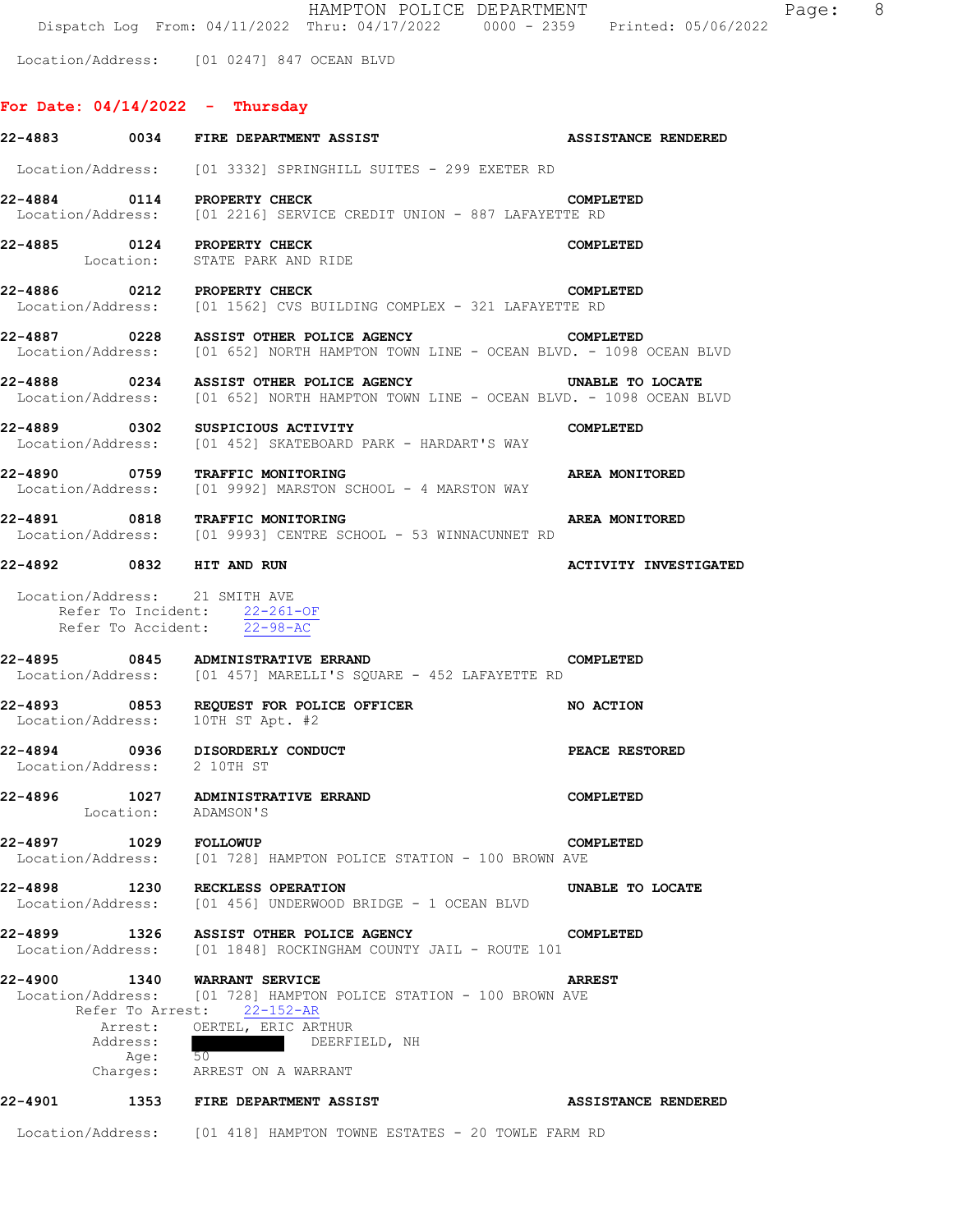| 22-4902 | 1355     | ANIMAL NUISANCE               |             |  | <b>ARREST</b> |  |
|---------|----------|-------------------------------|-------------|--|---------------|--|
|         |          | Location/Address: 39 ESKER RD |             |  |               |  |
|         |          | Refer To Summons: 22-153-AR   |             |  |               |  |
|         | Summons: | BEALS, ELLIOTT JR             |             |  |               |  |
|         | Address: |                               | HAMPTON, NH |  |               |  |

dress: HAMP<br>
Age: 58 Charges: TRESPASSING STOCK

**22-4903 1431 TRAFFIC STOP COMPLETED**  [01 728] HAMPTON POLICE STATION - 100 BROWN AVE

**22-4904 1441 ANIMAL NUISANCE ASSISTANCE RENDERED** 

 Location/Address: 175 LANDING RD Refer To Incident: 22-262-OF

## **22-4905 1629 FIRE DEPARTMENT ASSIST COMPLETED**  Location/Address: [01 1392] OCEANSIDE CENTER - 22 TUCK RD

**22-4906 1641 TRAFFIC STOP WARNING ISSUED**  Location/Address: 789 OCEAN BLVD @ 3 7TH ST

**22-4907 1704 ALARM UNFOUNDED ALARM**  Location/Address: [01 0241] REMICK & GENDRON FUNERAL HOME - 811 LAFAYETTE RD

**22-4908 1705 TRAFFIC STOP COMPLETED**  Location/Address: 120 ASHWORTH AVE @ 25 J ST

#### **22-4909 1717 REQUEST FOR POLICE OFFICER FIELD INTERVIEW**  Location/Address: [01 352] ROYAL CREST MOTOR INN - 96 ASHWORTH AVE Refer To Field Int: 22-74-FI

**22-4910 1722 FIRE DEPARTMENT ASSIST COMPLETED**  Location/Address: 15 HOMESTEAD CIR

**22-4911 1758 TRAFFIC STOP COMPLETED**  Location/Address: [01 2948] CHARETTE RESIDENCE - 47 EXETER RD

**22-4912 1828 ADMINISTRATIVE ERRAND COMPLETED**  Location/Address: 4 FIELDING LN

### **22-4913 2004 ASSAULT COMPLETED**  Location/Address: [01 1392] OCEANSIDE CENTER - 22 TUCK RD Apt. #301

**22-4914 2046 ACCIDENT ACCIDENT INVESTIGATED** 

 Location/Address: [01 576] INTERCHANGE - 180 LAFAYETTE RD Refer To Accident: 22-84-AC

## **For Date: 04/15/2022 - Friday**

| 0003<br>22-4915                      | DISORDERLY CONDUCT<br>UNABLE TO LOCATE<br>Location/Address: 94 KINGS HWY @ 8 10TH ST                             |
|--------------------------------------|------------------------------------------------------------------------------------------------------------------|
| 0013<br>22-4916                      | <b>FIRE DEPARTMENT ASSIST</b><br>ASSISTANCE RENDERED                                                             |
|                                      | Location/Address: [01 2166] GALLAGHER RESIDENCE - 84 HAMPTON MEADOWS                                             |
| 0134<br>22-4917                      | PROPERTY CHECK<br>COMPLETED<br>Location/Address: [01 620] STATE - PARK AND RIDE PARKING LOT - 40 TIMBER SWAMP RD |
| 22-4918<br>0146                      | PROPERTY CHECK<br>COMPLETED<br>Location/Address: [01 452] SKATEBOARD PARK - HARDART'S WAY                        |
| 0206<br>22-4919                      | PROPERTY CHECK<br>COMPLETED<br>Location/Address: [01 2501] KENNEBUNK SAVINGS BANK - 24 WINNACUNNET RD            |
| 0223<br>22-4920<br>Location/Address: | PROPERTY CHECK<br>COMPLETED<br>[01 541] STATE PARK - 30 STATE PARK RD                                            |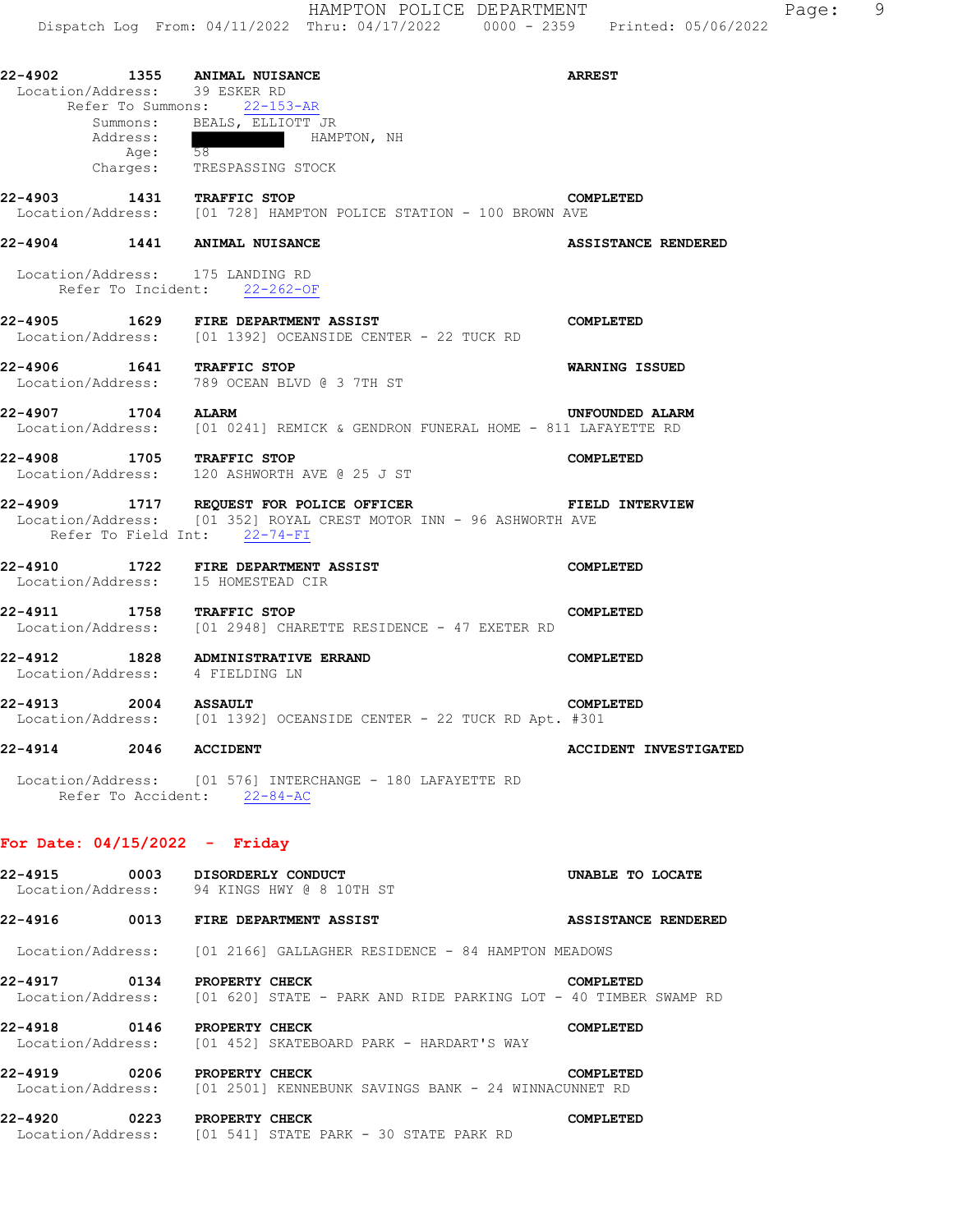|                               | HAMPTON POLICE DEPARTMENT<br>Dispatch Log From: 04/11/2022 Thru: 04/17/2022 0000 - 2359 Printed: 05/06/2022                      | Page: 10                   |
|-------------------------------|----------------------------------------------------------------------------------------------------------------------------------|----------------------------|
|                               |                                                                                                                                  |                            |
|                               | 22-4921 0251 PROPERTY CHECK<br>Location/Address: [01 1247] RITE AID PLAZA - 356 LAFAYETTE RD                                     | COMPLETED                  |
|                               | 22-4922 0314 PROPERTY CHECK<br>Location/Address: [01 2855] SMUTTYNOSE RESTAURANT - 105 TOWLE FARM RD                             | COMPLETED                  |
| 22-4923 0359 FOLLOWUP         | Location/Address: [01 728] HAMPTON POLICE STATION - 100 BROWN AVE                                                                | COMPLETED                  |
|                               | 22-4924 0415 FIRE DEPARTMENT ASSIST                                                                                              | <b>ASSISTANCE RENDERED</b> |
|                               | Location/Address: [01 2061] NASON RESIDENCE - 712 EXETER RD                                                                      |                            |
| 22-4925 0456 TRAFFIC STOP     | Location/Address: [01 878] COFFIN POND AKA BATCHELDER POND - 18 TOWLE FARM RD                                                    | WARNING ISSUED             |
|                               | 22-4926 0607 TRAFFIC STOP<br>Location/Address: 2 ROUTE 101 @ 20 BROWN AVE                                                        | WARNING ISSUED             |
| Location/Address: 8 NORTON RD |                                                                                                                                  | NO ACTION                  |
|                               | 22-4928 0815 TRAFFIC MONITORING<br>Location/Address: [01 9992] MARSTON SCHOOL - 4 MARSTON WAY                                    | AREA MONITORED             |
| 22-4929 0817 FOLLOWUP         | Location/Address: [01 728] HAMPTON POLICE STATION - 100 BROWN AVE                                                                | COMPLETED                  |
|                               | 22-4930 0823 TRAFFIC MONITORING<br>Location/Address: [01 9993] CENTRE SCHOOL - 53 WINNACUNNET RD                                 | <b>AREA MONITORED</b>      |
| Location/Address:             | 22-4931 0838 TRAFFIC STOP<br>100 WINNACUNNET RD                                                                                  | SUMMONS ISSUED             |
|                               | 22-4932 0854 TRAFFIC STOP<br>Location/Address: 116 WINNACUNNET RD @ 10 ACADEMY AVE                                               | WARNING ISSUED             |
|                               | 22-4933 0854 SEXUAL ASSAULT<br>Location/Address: [01 728] HAMPTON POLICE STATION - 100 BROWN AVE<br>Refer To Incident: 22-263-OF | COMPLETED                  |
| 22-4934                       | 0909 ANIMAL NUISANCE<br>Location/Address: 639 LAFAYETTE RD                                                                       | UNABLE TO LOCATE           |
| 22-4935 0911 ACCIDENT         |                                                                                                                                  | INCIDENT INVESTIGATED      |
|                               | Location/Address: [01 203] HAMPTON ARMS APARTMENTS - 698 LAFAYETTE RD<br>Refer To Incident: 22-264-OF                            |                            |
|                               |                                                                                                                                  | ASSISTANCE RENDERED        |
|                               | Location/Address: [01 300] OLD ENGLISH VILLAGE - 451 WINNACUNNET RD                                                              |                            |
|                               | 22-4937 0932 TRAFFIC STOP<br>Location/Address: 234 LAFAYETTE RD @ 20 DRAKESIDE RD                                                | WARNING ISSUED             |
|                               | 22-4938 0940 ANIMAL NUISANCE                                                                                                     | ASSISTANCE RENDERED        |
|                               | Location/Address: 620 LAFAYETTE RD                                                                                               |                            |
|                               |                                                                                                                                  | ACTIVITY INVESTIGATED      |
|                               | Location/Address: 458 WINNACUNNET RD                                                                                             |                            |
| 22-4940 1002 FOLLOWUP         | Location/Address: [01 728] HAMPTON POLICE STATION - 100 BROWN AVE                                                                | COMPLETED                  |
|                               | 22-4941 1016 ANIMAL NUISANCE                                                                                                     | ASSISTANCE RENDERED        |
|                               | Location/Address: [01 433] DEPOT SQUARE - 446 LAFAYETTE RD                                                                       |                            |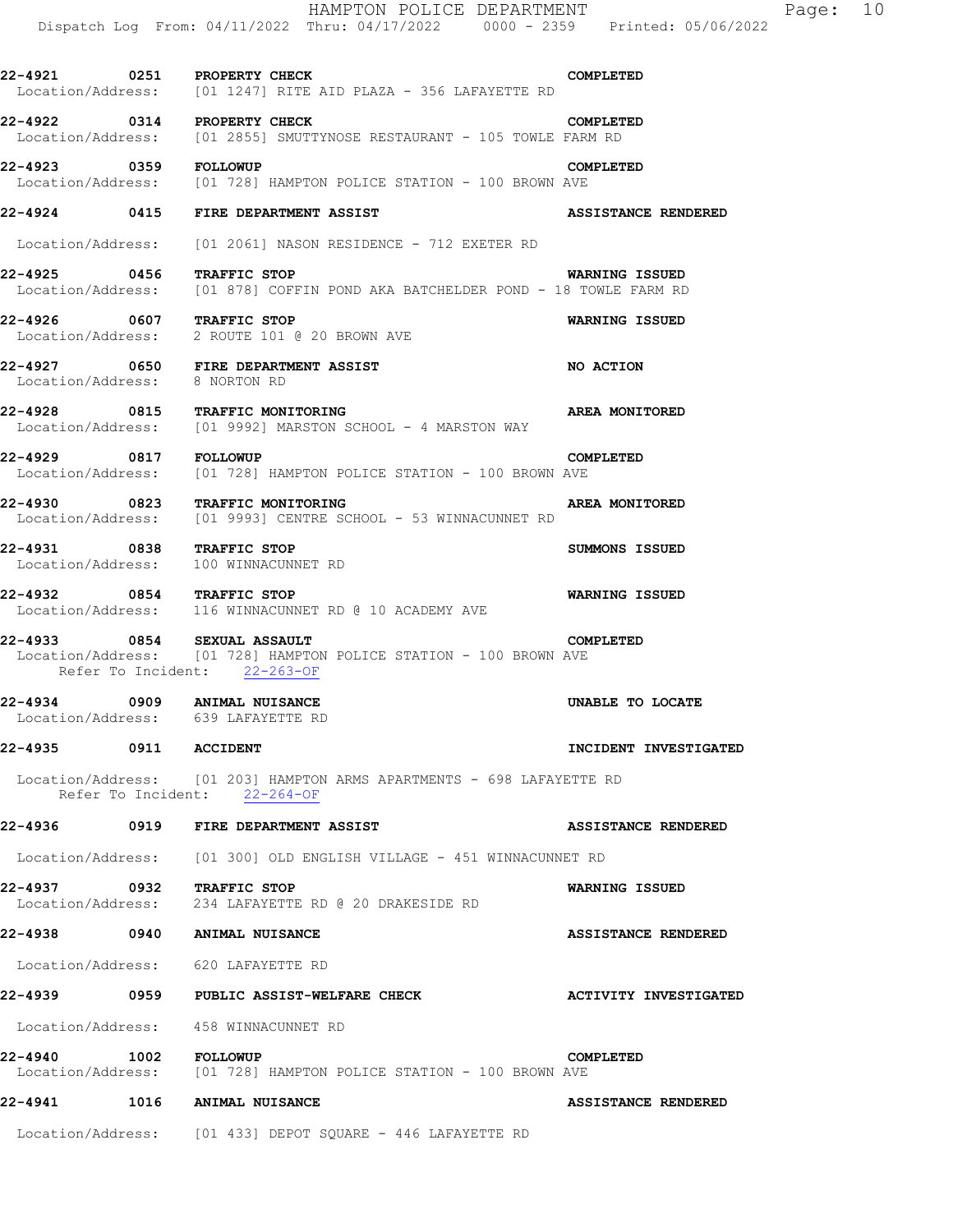|                               | HAMPTON POLICE DEPARTMENT<br>Dispatch Log From: 04/11/2022 Thru: 04/17/2022 0000 - 2359 Printed: 05/06/2022                                                                         | Page: 11                     |
|-------------------------------|-------------------------------------------------------------------------------------------------------------------------------------------------------------------------------------|------------------------------|
|                               | 22-4942 1025 REQUEST FOR POLICE OFFICER COMPLETED<br>Location/Address: [01 12] RICHMOND SUITES - 89 ASHWORTH AVE Apt. #8                                                            |                              |
|                               | 22-4943 1029 ABANDONDED 911 CALL                                                                                                                                                    | <b>ACTIVITY INVESTIGATED</b> |
|                               | Location/Address: 245 DRAKESIDE RD Apt. #8                                                                                                                                          |                              |
|                               | 22-4945 1038 TRAFFIC MONITORING                                                                                                                                                     | <b>ACTIVITY INVESTIGATED</b> |
|                               | Location/Address: [01 693] CINNAMON RAINBOW SURF SHOP - 937 OCEAN BLVD                                                                                                              |                              |
| 22-4944 1040 TRAFFIC STOP     |                                                                                                                                                                                     | <b>ACTIVITY INVESTIGATED</b> |
|                               | Location/Address: 359 OCEAN BLVD @ 3 CHURCH ST                                                                                                                                      |                              |
|                               | 22-4946 1046 NEIGHBOR DISPUTE<br>Location/Address: 180 DRAKESIDE RD Apt. #4<br>Refer To Incident: 22-283-OF                                                                         | CIVIL ISSUE                  |
|                               | 22-4947 1059 SUSPICIOUS ACTIVITY                                                                                                                                                    | <b>ACTIVITY INVESTIGATED</b> |
|                               | Location/Address: [01 2066] OCEAN GAMING AT HAMPTON BEACH - 81 OCEAN BLVD Apt. #3                                                                                                   |                              |
|                               | 22-4948 1112 FIRE DEPARTMENT ASSIST                                                                                                                                                 | ASSISTANCE RENDERED          |
|                               | Location/Address: [01 824] DEVINE RESIDENCE - 20 HAMPTON MEADOWS                                                                                                                    |                              |
|                               | 22-4949 1119 LEGAL PAPER SERVICE<br>Location/Address: [01 352] ROYAL CREST MOTOR INN - 96 ASHWORTH AVE<br>Refer To Field Int: 22-75-FI<br>Refer To Field Int: $\overline{22-76-FI}$ | <b>SERVED</b>                |
| 22-4950 1136 ALARM            | Location/Address: 1042 OCEAN BLVD                                                                                                                                                   | UNFOUNDED ALARM              |
|                               | 22-4951 1203 FIRE DEPARTMENT ASSIST<br>-- ----<br>Location/Address: [01 300] OLD ENGLISH VILLAGE - 451 WINNACUNNET RD Apt. #207                                                     | NO ACTION                    |
| Location/Address: 77 HIGH ST  | 22-4952 1212 REQUEST FOR POLICE OFFICER                                                                                                                                             | SERVICES RENDERED            |
|                               | 22-4953 1236 LEGAL PAPER SERVICE<br>Location/Address: [01 3484] HAMPTON DISTRICT COURT - 3 TIMBER SWAMP RD<br>Refer To Field Int: 22-77-FI                                          | <b>SERVED</b>                |
|                               | 22-4954 1245 FIRE DEPARTMENT ASSIST                                                                                                                                                 | <b>ASSISTANCE RENDERED</b>   |
|                               | Location/Address: [01 922] SEASIDE ELDERLY CARE - 441 LAFAYETTE RD Apt. #REAR                                                                                                       |                              |
|                               | 22-4955 1333 FIRE DEPARTMENT ASSIST CONDERLIGIT CONDUCT LOCALLON/Address: [01 1150] SHOREVIEW APARTMENTS - 55 OCEAN BLVD                                                            | COMPLETED                    |
|                               | 22-4956 1348 FOUND PROPERTY<br>Location/Address: [01 2397] STATE NORTH BEACH BATH HOUSE - 940 OCEAN BLVD                                                                            | COMPLETED                    |
| 22-4957 1420 TRAFFIC STOP     | Location/Address: 60 BROWN AVE @ 12 BITTERSWEET LN                                                                                                                                  | NO ACTION                    |
| Location/Address: 39 ESKER RD | 22-4958 1541 ANIMAL NUISANCE                                                                                                                                                        | UNABLE TO LOCATE             |
|                               | 22-4959 1555 PUBLIC ASSIST-WELFARE CHECK<br><b>COMPLETED</b><br>Location/Address: [01 651] NORTH HAMPTON TOWN LINE - LAFAYETTE RD - 897 LAFAYETTE RD                                |                              |
| 22-4960 1649 HARASSMENT       | Location/Address: [01 728] HAMPTON POLICE STATION - 100 BROWN AVE                                                                                                                   | COMPLETED                    |
|                               | 22-4961 1712 ANIMAL NUISANCE                                                                                                                                                        | INCIDENT INVESTIGATED        |
|                               | Location/Address: [01 728] HAMPTON POLICE STATION - 100 BROWN AVE                                                                                                                   |                              |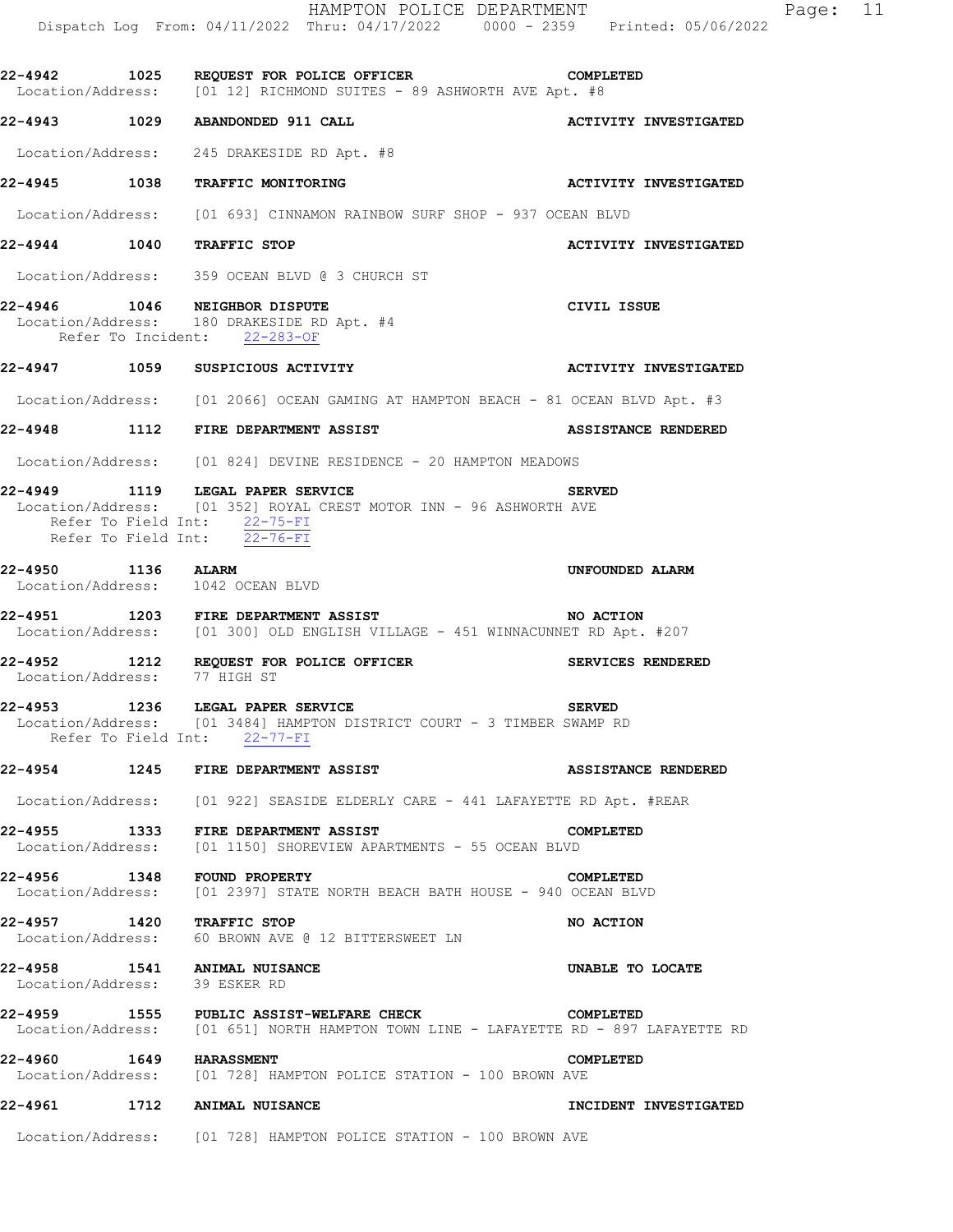|                                                                   | HAMPTON POLICE DEPARTMENT<br>Dispatch Log From: 04/11/2022 Thru: 04/17/2022 0000 - 2359 Printed: 05/06/2022                                                                                                          |                            |
|-------------------------------------------------------------------|----------------------------------------------------------------------------------------------------------------------------------------------------------------------------------------------------------------------|----------------------------|
| Refer To Incident: 22-265-OF                                      |                                                                                                                                                                                                                      |                            |
|                                                                   | 22-4962 1748 ASSIST OTHER POLICE AGENCY                                                                                                                                                                              | MESSAGE NOT DELIVERED      |
|                                                                   | Location/Address: 1 OSBORNE TER Apt. #4                                                                                                                                                                              |                            |
| Location/Address: 7 TAYLOR ST                                     | $22-4963$ 1805 FIRE DEPARTMENT ASSIST                                                                                                                                                                                | COMPLETED                  |
|                                                                   | 22-4964 1821 TRAFFIC STOP<br>Location/Address: [01 23] DOLPHYN MOTEL - 48 ASHWORTH AVE                                                                                                                               | WARNING ISSUED             |
| 22-4965 1827 RECKLESS OPERATION                                   | Location/Address: 200 ROUTE 101 @ 200 LANDING RD                                                                                                                                                                     | COMPLETED                  |
| 22-4966 1830 WARRANT SERVICE<br>Address:                          | Location/Address: [01 728] HAMPTON POLICE STATION - 100 BROWN AVE<br>Refer To Arrest: 22-154-AR<br>Arrest: KEENAN, LUCAS<br>SOUTH HAMPTON, NH<br>Age: 41<br>Charges: CONDUCT AFTER AN ACCIDENT<br>RECKLESS OPERATION | <b>ARREST</b>              |
| 22-4967 1831 MOTORIST ASSISTANCE                                  |                                                                                                                                                                                                                      | <b>ASSISTANCE RENDERED</b> |
|                                                                   | Location/Address: [01 576] INTERCHANGE - 180 LAFAYETTE RD                                                                                                                                                            |                            |
| 22-4968 1912 FIRE DEPARTMENT ASSIST                               |                                                                                                                                                                                                                      | <b>ASSISTANCE RENDERED</b> |
|                                                                   | Location/Address: [01 9989] WINNACUNNET HIGH SCHOOL - 1 ALUMNI DR                                                                                                                                                    |                            |
| 22-4969 1916 TRAFFIC STOP                                         | Location/Address: [01 405] COASTAL SCENE CONDOS - 591 OCEAN BLVD                                                                                                                                                     | SUMMONS ISSUED             |
| 22-4970 1936 DISORDERLY CONDUCT                                   | Location/Address: [01 203] HAMPTON ARMS APARTMENTS BLDG 1 - 698 LAFAYETTE RD                                                                                                                                         | UNABLE TO LOCATE           |
| 2025 TRAFFIC STOP<br>22-4971                                      | Location/Address: 65 OCEAN BLVD @ 1 M ST                                                                                                                                                                             | WARNING ISSUED             |
| 22-4972<br>2028                                                   | <b>DOMESTIC</b>                                                                                                                                                                                                      | INCIDENT INVESTIGATED      |
| Location/Address: 31 WILD ROSE LN<br>Refer To Incident: 22-266-OF |                                                                                                                                                                                                                      |                            |
| 22-4973 2056 DOMESTIC                                             |                                                                                                                                                                                                                      | INCIDENT INVESTIGATED      |
| Refer To Incident: 22-267-OF                                      | Location/Address: [01 3480] L ST TAVERN (FORMERLY MILLIE'S TAVERN) - 17 L ST                                                                                                                                         |                            |
|                                                                   | 22-4974 2105 FIRE DEPARTMENT ASSIST<br>Location/Address: [01 0593] OLD SALT RESTAURANT - 490 LAFAYETTE RD                                                                                                            | COMPLETED                  |
|                                                                   | 22-4975 2118 TRAFFIC STOP<br>Location/Address: 10 OCEAN BLVD @ 1 DOVER AVE                                                                                                                                           | SUMMONS ISSUED             |
| 22-4976 2126 FOLLOWUP                                             | Location/Address: [01 728] HAMPTON POLICE STATION - 100 BROWN AVE                                                                                                                                                    | COMPLETED                  |
| 22-4977 2145 FOLLOWUP                                             | Location/Address: [01 728] HAMPTON POLICE STATION - 100 BROWN AVE                                                                                                                                                    | COMPLETED                  |
|                                                                   | 22-4978 2157 FIRE DEPARTMENT ASSIST<br>Location/Address: 11 SUMMERWOOD DR Apt. #B                                                                                                                                    | COMPLETED                  |
| 22-4979 2219 ALARM                                                | Location/Address: [01 9993] CENTRE SCHOOL - 53 WINNACUNNET RD                                                                                                                                                        | UNFOUNDED ALARM            |
| 22-4981<br>Location/Address: 9 LONGWOOD DR                        | 2223 DISORDERLY CONDUCT                                                                                                                                                                                              | <b>ARREST</b>              |

Page: 12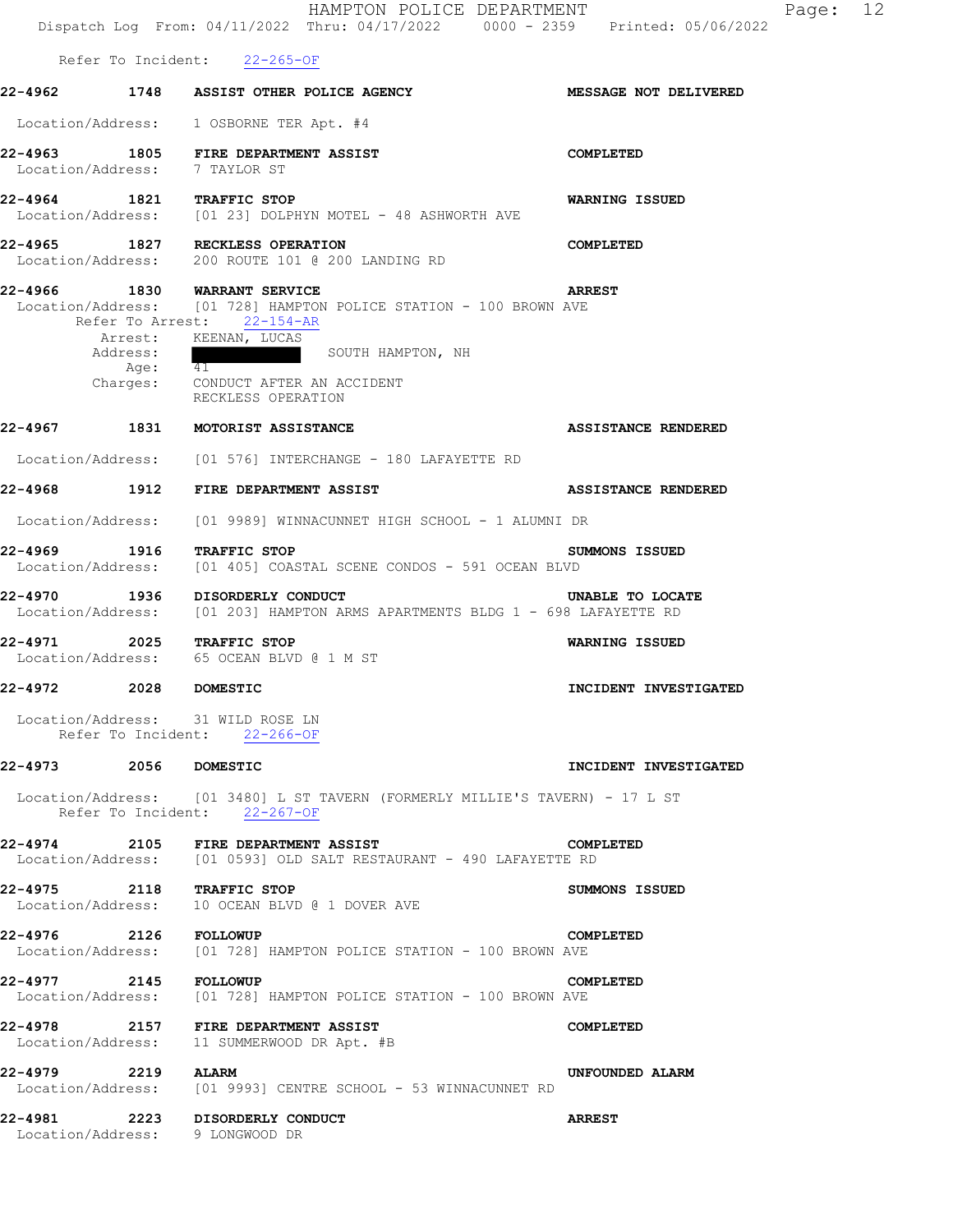Dispatch Log From: 04/11/2022 Thru: 04/17/2022 0000 - 2359 Printed: 05/06/2022 Refer To P/C: 22-155-AR Juvenile Protective Custody Age: 17 Charges: PROTECTIVE CUSTODY Refer To Arrest: 22-156-AR Juvenile Arrest Age: 16 Charges: PROTECTIVE CUSTODY Refer To P/C: 22-157-AR Juvenile Protective Custody Age: 17 Charges: PROTECTIVE CUSTODY Refer To P/C: 22-158-AR Juvenile Protective Custody Age: 17 Charges: PROTECTIVE CUSTODY Refer To P/C: 22-159-AR Juvenile Protective Custody<br>16 Age: Charges: PROTECTIVE CUSTODY Refer To P/C: 22-160-AR Juvenile Protective Custody Age: 16 Charges: PROTECTIVE CUSTODY Refer To P/C: 22-161-AR Juvenile Protective Custody Age: 16 Charges: PROTECTIVE CUSTODY Refer To P/C: 22-162-AR Juvenile Protective Custody Age: 17 Charges: PROTECTIVE CUSTODY **22-4980 2226 TRAFFIC STOP SUMMONS ISSUED**  Location/Address: 349 LAFAYETTE RD @ 30 WINNACUNNET RD **22-4982 2336 TRAFFIC STOP ARREST**  Location/Address: 35 BROWN AVE @ 50 ISLAND PATH Refer To Arrest: 22-163-AR Arrest: MALCUIT, RAMONA M Address: RAYMOND, NH Age: 45 Charges: Driving or Operating Under Influence of Drugs or Liquor Refer To P/C: 22-164-AR P/C: GAGNON, TRISHA Address: NORTHWOOD, NH Age: 48<br>Charges: PR PROTECTIVE CUSTODY OF INTOXICATED PERSON **22-4983 2357 ABANDONDED 911 CALL UNFOUNDED CALL**  Location/Address: 428 LAFAYETTE RD **For Date: 04/16/2022 - Saturday 22-4984 0020 RUNAWAY ACTIVITY INVESTIGATED**  Location/Address: 5 HEMLOCK ST Apt. #1 Refer To Incident: 22-268-OF **22-4985 0041 TRAFFIC STOP COMPLETED**  Location/Address: 134 ASHWORTH AVE @ 3 PERKINS AVE **22-4986 0052 ASSIST OTHER POLICE AGENCY MESSAGED DELIVERED**  Location/Address: [01 650] EXETER TOWN LINE - 752 EXETER RD

**22-4987 0057 SUSPICIOUS ACTIVITY UNABLE TO LOCATE**  Location/Address: [01 622] TIDE MILL BRIDGE - 100 ROUTE 101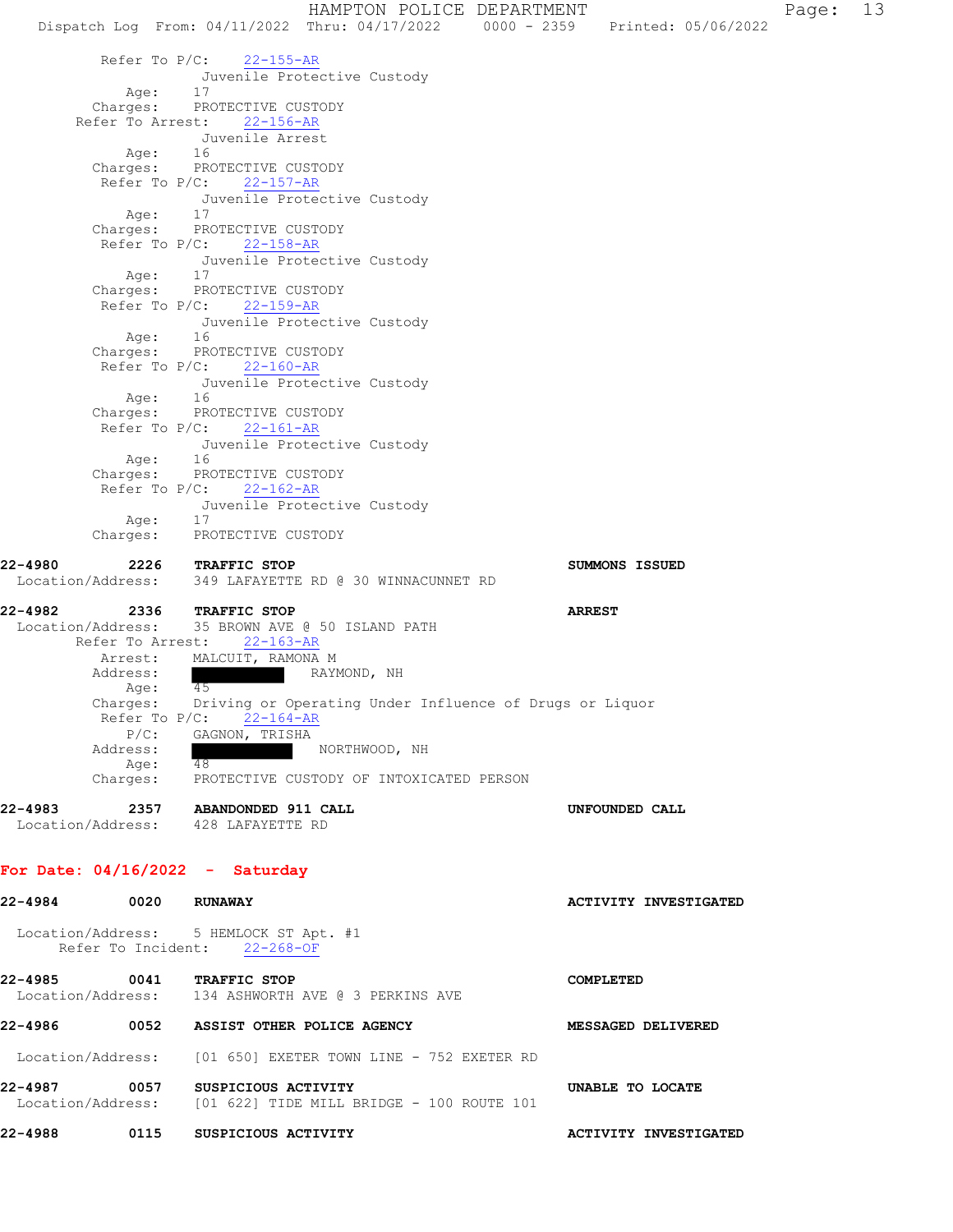|                                                               |      | HAMPTON POLICE DEPARTMENT<br>Dispatch Log From: 04/11/2022 Thru: 04/17/2022 0000 - 2359 Printed: 05/06/2022    | Page: 14                   |
|---------------------------------------------------------------|------|----------------------------------------------------------------------------------------------------------------|----------------------------|
|                                                               |      | Location/Address: 200 ROUTE 101 @ 200 LANDING RD                                                               |                            |
| 22-4989 0118 TRAFFIC STOP                                     |      | Location/Address: [01 0282] FLAGSHIP MOTOR COURT - 198 ASHWORTH AVE                                            | WARNING ISSUED             |
|                                                               |      | 22-4990                0123       ASSIST OTHER POLICE AGENCY                                                   | <b>ASSISTANCE RENDERED</b> |
| Location/Address: 102 HIGH ST                                 |      |                                                                                                                |                            |
| 22-4991 0125 TRAFFIC STOP                                     |      | Location/Address: 210 ASHWORTH AVE @ 4 DUSTON AVE                                                              | <b>SUMMONS ISSUED</b>      |
| 22-4992 0128 FOLLOWUP                                         |      | Location/Address: [01 950] CREAVY CREST - 16 J ST                                                              | COMPLETED                  |
|                                                               |      | 22-4993 0200 FIRE DEPARTMENT ASSIST                                                                            | <b>ASSISTANCE RENDERED</b> |
|                                                               |      | Location/Address: 70 WINNACUNNET RD                                                                            |                            |
| 22-4994 0218 TRAFFIC STOP                                     |      | Location/Address: 65 CHURCH ST @ 4 BROWN AVE                                                                   | <b>WARNING ISSUED</b>      |
| 22-4995 0247 PROPERTY CHECK                                   |      | Location/Address: [01 620] STATE - PARK AND RIDE PARKING LOT - 40 TIMBER SWAMP RD                              | COMPLETED                  |
|                                                               |      | 22-4996 0324 SUSPICIOUS ACTIVITY                                                                               | INCIDENT INVESTIGATED      |
|                                                               |      | Location/Address: [01 1203] ASHWORTH HOTEL OVERFLOW PARKING LOT - 65 CHURCH ST<br>Refer To Incident: 22-269-OF |                            |
| 22-4997 0327 ALARM<br>Location/Address: 43 CAMPTON ST         |      |                                                                                                                | UNFOUNDED ALARM            |
| 22-4998 0355 PROPERTY CHECK                                   |      | Location/Address: [01 2688] SEACOAST UNITED SPORTS COMPLEX - 311 WINNACUNNET RD                                | COMPLETED                  |
|                                                               |      | 22-4999 0700 FIRE DEPARTMENT ASSIST                                                                            | <b>ASSISTANCE RENDERED</b> |
|                                                               |      | Location/Address: [01 1198] WHITE GABLES - 515 WINNACUNNET RD                                                  |                            |
| 22-5000                                                       | 0704 | FIRE DEPARTMENT ASSIST<br>Location/Address: 151 HAMPTON MEADOWS                                                | NO ACTION                  |
|                                                               |      | COM COMP COLLOWUP<br>Location/Address: [01 728] HAMPTON POLICE STATION - 100 BROWN AVE                         | COMPLETED                  |
|                                                               |      | 22-5002 0850 CRIMINAL TRESPASS                                                                                 | INCIDENT INVESTIGATED      |
| Location/Address: 43 HAYDEN CIR                               |      | Refer To Field Int: 22-78-FI                                                                                   |                            |
|                                                               |      | 22-5003 0928 ANIMAL NUISANCE<br>Location/Address: [01 L00125] 620 LAFAYETTE RD                                 | UNABLE TO LOCATE           |
| 22-5004 1047 FOLLOWUP                                         |      | Location/Address: [01 728] HAMPTON POLICE STATION - 100 BROWN AVE                                              | COMPLETED                  |
| 22-5005 1106 CIVIL STANDBY<br>Location/Address: KENTVILLE TER |      |                                                                                                                | NO ACTION                  |
|                                                               |      | 22-5006 1227 REQUEST FOR POLICE OFFICER THE MOTIVITY INVESTIGATED                                              |                            |
|                                                               |      | Location/Address: [01 728] HAMPTON POLICE STATION - 100 BROWN AVE                                              |                            |
|                                                               |      | 22-5007 1533 ANIMAL NUISANCE                                                                                   | INCIDENT INVESTIGATED      |

 Location/Address: 39 ESKER RD Refer To Summons: 22-167-AR Summons: BEALS, ELLIOTT JR Address: HAMPTON, NH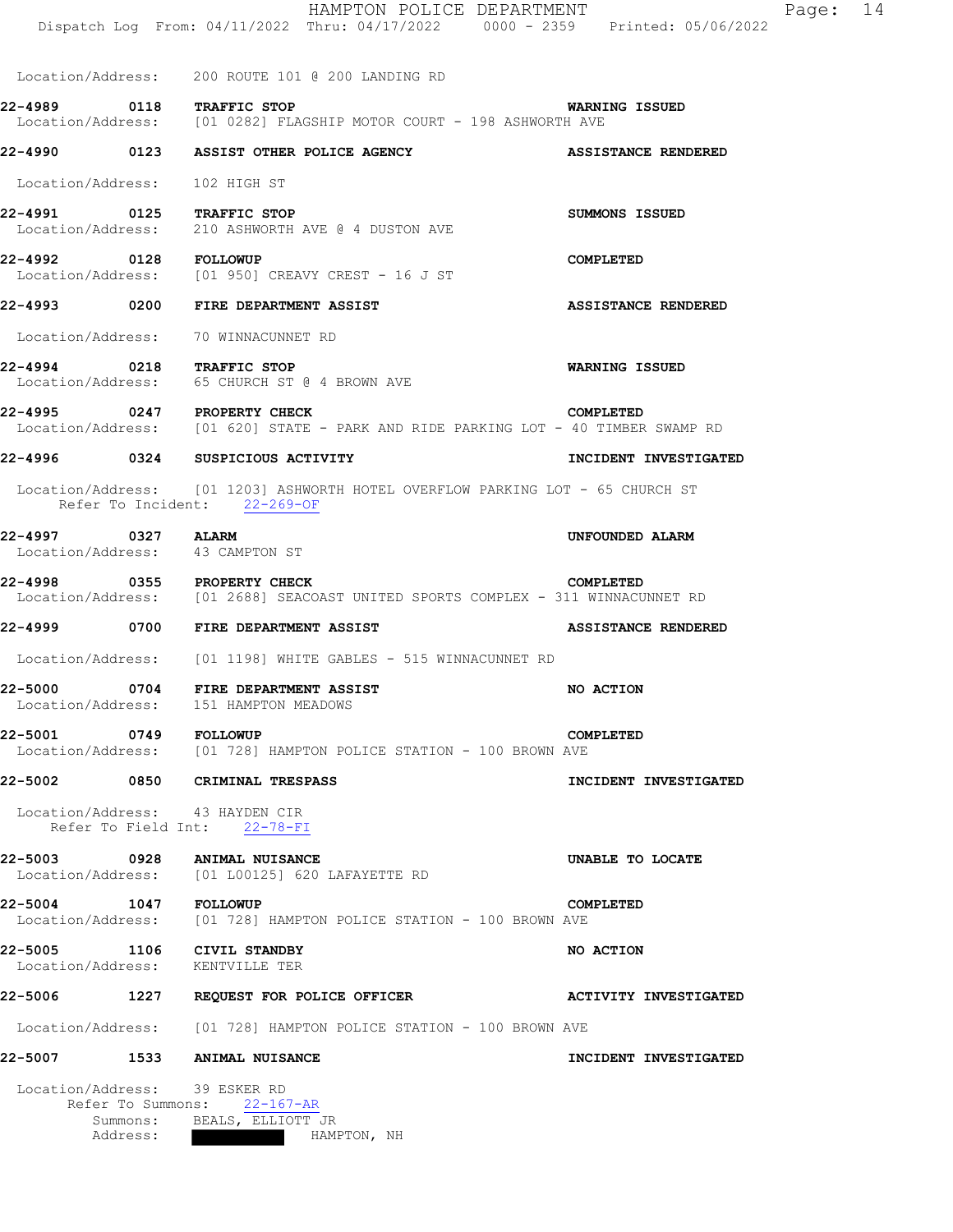|         |                                                 | HAMPTON POLICE DEPARTMENT<br>Dispatch Log From: 04/11/2022 Thru: 04/17/2022 0000 - 2359 Printed: 05/06/2022                                                             | Page: 15                   |  |
|---------|-------------------------------------------------|-------------------------------------------------------------------------------------------------------------------------------------------------------------------------|----------------------------|--|
|         | Age: 58                                         | Charges: TRESPASSING STOCK<br>TRESPASSING STOCK<br>Refer To Incident: 22-270-OF                                                                                         |                            |  |
|         | 22-5008 1638 FOLLOWUP                           | Location/Address: 5 HEMLOCK ST Apt. #1<br>Refer To Incident: 22-268-OF                                                                                                  | <b>COMPLETED</b>           |  |
|         | 22-5009 1710 BURGLARY                           |                                                                                                                                                                         | INCIDENT INVESTIGATED      |  |
|         |                                                 | Location/Address: 16 HACKETT LN<br>Refer To Incident: 22-271-OF                                                                                                         |                            |  |
|         | 22-5010 1717 ALARM                              | Location/Address: [01 3045] TURCOTE MOVING AND STORAGE - 597 LAFAYETTE RD                                                                                               | WARNING ISSUED             |  |
|         |                                                 | 22-5011 1925 FIRE DEPARTMENT ASSIST<br>Location/Address: [01 754] APPLETON OAKS - 241 DRAKESIDE RD Apt. #1208                                                           | COMPLETED                  |  |
|         |                                                 | 22-5012 1929 FIRE DEPARTMENT ASSIST<br>Location/Address: [01 0051] ASHWORTH HOTEL - 295 OCEAN BLVD                                                                      | COMPLETED                  |  |
|         | Location/Address:                               | 22-5013 1935 LOST PROPERTY<br>LAFAYETTE RD                                                                                                                              | COMPLETED                  |  |
| 22-5014 | 2007 FOLLOWUP                                   | Location/Address: [01 677] CASINO BALLROOM - 169 OCEAN BLVD                                                                                                             | COMPLETED                  |  |
|         |                                                 | 22-5015 2036 PARKING VIOLATIONS                                                                                                                                         | PARKING VIOLATION ISSUED   |  |
|         |                                                 | Location/Address: 106 ASHWORTH AVE @ 27 I ST                                                                                                                            |                            |  |
|         |                                                 | 22-5016               2137     ASSIST OTHER POLICE AGENCY                                                                                                               | <b>ASSISTANCE RENDERED</b> |  |
|         | Location/Address:                               | [01 653] HAMPTON FALLS TOWN LINE - 1 LAFAYETTE RD                                                                                                                       |                            |  |
|         |                                                 | 22-5017 2151 TRAFFIC STOP<br>Location/Address: 159 ASHWORTH AVE @ 30 N ST                                                                                               | COMPLETED                  |  |
|         |                                                 | 22-5018 2152 TRAFFIC STOP<br>Location/Address: 120 KINGS HWY                                                                                                            | <b>WARNING ISSUED</b>      |  |
|         | Location/Address:                               | 22-5019 2208 FIRE DEPARTMENT ASSIST<br>[01 1248] VILLAGE AT HAMPTON CENTER - 373 LAFAYETTE RD Apt. #407                                                                 | COMPLETED                  |  |
| 22-5020 | 2222<br>Location/Address:                       | TRAFFIC STOP<br>[01 138] WALLY'S PUB - 144 ASHWORTH AVE                                                                                                                 | <b>WARNING ISSUED</b>      |  |
| 22-5021 | 2233<br>Location/Address:                       | TRAFFIC STOP<br>210 ASHWORTH AVE @ 4 DUSTON AVE                                                                                                                         | WARNING ISSUED             |  |
|         | Refer To Arrest:<br>Arrest:<br>Address:<br>Age: | 22-5022 2257 DRIVING UNDER INFLUENCE<br>Location/Address: [01 561] STATE - POLICE PARKING - 200 OCEAN BLVD<br>$22 - 165 - AR$<br>SIMMONS, FRANK L<br>ROCKPORT, MA<br>57 | <b>ARREST</b>              |  |
|         | Charges:                                        | Driving or Operating Under Influence of Drugs or Liquor                                                                                                                 |                            |  |
| 22-5023 | 2338                                            | FIRE DEPARTMENT ASSIST<br>Location/Address: [01 2005] MACQUADE RESIDENCE - 234 WOODLAND RD                                                                              | <b>ASSISTANCE RENDERED</b> |  |
|         | 22-5024 2348                                    | <b>ASSAULT</b>                                                                                                                                                          | INCIDENT INVESTIGATED      |  |
|         |                                                 | Location/Address: [01 138] WALLY'S PUB - 144 ASHWORTH AVE                                                                                                               |                            |  |
|         |                                                 | Refer To Incident: 22-272-OF                                                                                                                                            |                            |  |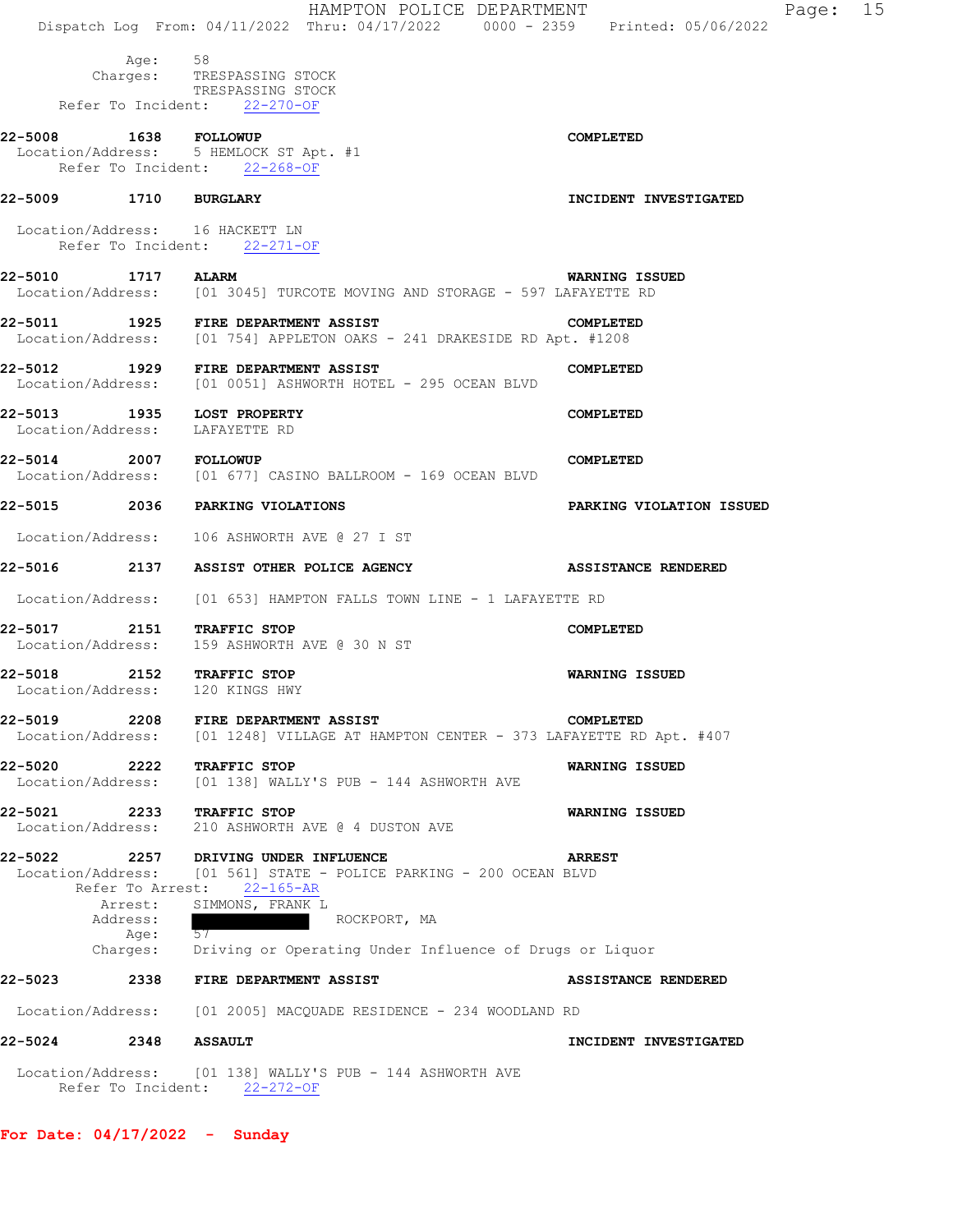HAMPTON POLICE DEPARTMENT Fage: 16 Dispatch Log From: 04/11/2022 Thru: 04/17/2022 0000 - 2359 Printed: 05/06/2022

**22-5025 0029 SUSPICIOUS ACTIVITY ACTIVITY INVESTIGATED**  Location/Address: 27 ASHWORTH AVE @ 23 B ST **22-5026 0053 PUBLIC ASSIST-WELFARE CHECK ASSISTANCE RENDERED**  Location/Address: 121 OCEAN BLVD @ 5 G ST **22-5027 0059 TRAFFIC STOP WARNING ISSUED**  Location/Address: [01 332] CENTER PARKING - 333 OCEAN BLVD **22-5028 0108 SUSPICIOUS ACTIVITY ACTIVITY INVESTIGATED**  Location/Address: 359 OCEAN BLVD @ 3 CHURCH ST **22-5029 0133 DISORDERLY CONDUCT ACTIVITY INVESTIGATED**  Location/Address: [01 386] OLD HAMPTON VILLAGE APARTMENTS - 340 LAFAYETTE RD Apt. #4 **22-5030 0151 TRAFFIC STOP WARNING ISSUED**<br>Location/Address: [01 1423] THE 401 TAVERN - 401 LAFAYETTE RD Location/Address: [01 1423] THE 401 TAVERN - 401 LAFAYETTE RD **22-5031 0152 TRAFFIC STOP WARNING ISSUED**  Location/Address: 106 ASHWORTH AVE @ 27 I ST **22-5032 0220 CRUELTY TO ANIMALS ACTIVITY INVESTIGATED**  Location/Address: 9 OCEAN BLVD **22-5033 0252 MISSING PERSON UNABLE TO LOCATE**  Location/Address: 21 L ST **22-5034 0328 PROPERTY CHECK COMPLETED**  Location/Address: [01 1562] CVS BUILDING COMPLEX - 321 LAFAYETTE RD **22-5035 0332 PROPERTY CHECK COMPLETED**  Location/Address: [01 9989] WINNACUNNET HIGH SCHOOL - 1 ALUMNI DR **22-5036 0613 FOLLOWUP COMPLETED**<br>Location/Address: [01 660] SPEEDWAY GAS - 639 LAFAYETTE RD [01 660] SPEEDWAY GAS - 639 LAFAYETTE RD **22-5037 0646 CRIMINAL MISCHIEF ACTIVITY INVESTIGATED**  Location/Address: [01 1577] STATE MAIN BEACH - NORTH BATH HOUSE - 288 OCEAN BLVD **22-5038 0654 FIRE DEPARTMENT ASSIST ASSISTANCE RENDERED**  Location/Address: [01 315] HAMPTON HARBOR MOTEL - 210 ASHWORTH AVE **22-5039 0921 FOLLOWUP COMPLETED**<br>Location/Address: [01 679] STATE PARK PATROL - 180 OCEAN BLVD [01 679] STATE PARK PATROL - 180 OCEAN BLVD **22-5040 1022 FIRE DEPARTMENT ASSIST ASSISTANCE RENDERED**  Location/Address: [01 3355] FLOTE (MARKOVSKY,ROBERT) - 845 LAFAYETTE RD Apt. #5 **22-5041 1050 ALARM UNFOUNDED ALARM**  Location/Address: **22-5042 1152 THEFT INCIDENT INVESTIGATED**  Location/Address: [01 86] BEST WESTERN INN OF HAMPTON - 815 LAFAYETTE RD Refer To Incident: 22-273-OF **22-5043 1337 NOTIFICATIONS RESPONSIBLE AGENCY NOTIFIED**  Location/Address: 36 FULLER ACRES **22-5044 1342 TRAFFIC STOP WARNING ISSUED**  Location/Address: 1 HILLIARD DR @ 376 WINNACUNNET RD